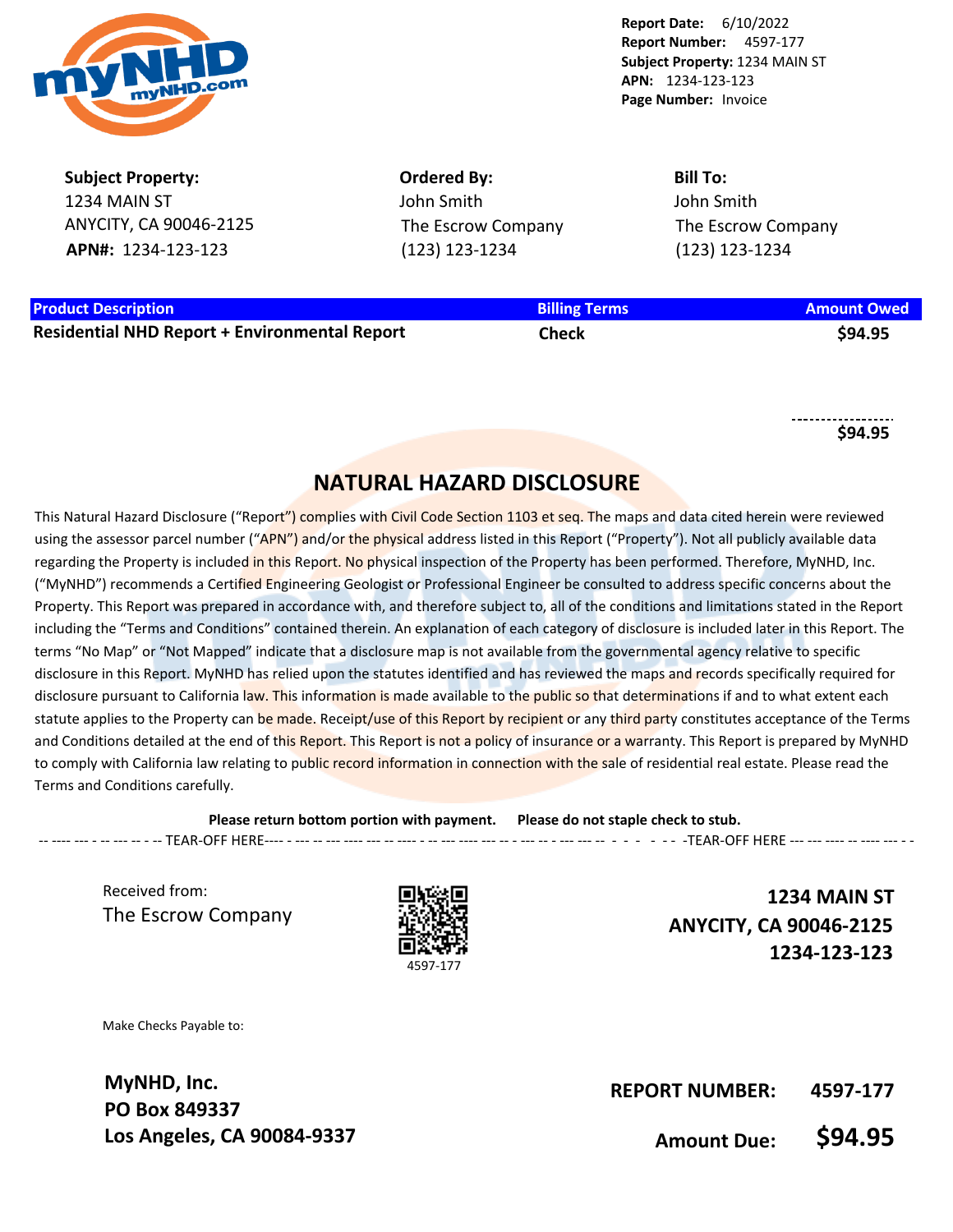

# **AB 38 NOTICE - WHAT YOU NEED TO DO NEXT**

This property is located IN either a State and/or Local **High or Very High Fire Hazard Zone** and may qualify for AB 38 Disclosures. Please consult the Summary Page of this report (page 2), which indicates the specific fire zones. If the home was built prior to January 1st, 2010 it qualifies for C.A.R. Form FHDS. The property also may require a Defensible Space Inspection and certificate.

> To request a Defensible Space Inspection from Cal Fire visit: <https://survey123.arcgis.com/share/e659f03a6e8447af8663e42cf48f60fd>



## For more information on Defensible Space visit: <https://www.fire.ca.gov/dspace>

| <b>ADDRESS</b>             | CITY           | ZIP   | <b>TELEPHONE</b> |
|----------------------------|----------------|-------|------------------|
| 7643 W. SANTA MONICA BLVD. | WEST HOLLYWOOD | 90046 | 323-654-5445     |
| 846 N. SAN VINCENTE BLVD.  | WEST HOLLYWOOD | 90069 | 310-358-3430     |
|                            |                |       |                  |

**Note: "Not all Defensible Space Inspections are performed by Cal Fire. After requesting an inspection from Cal Fire where the inspection is out of Cal Fire's jurisdiction, you can contact your local fire department above to request your inspection."**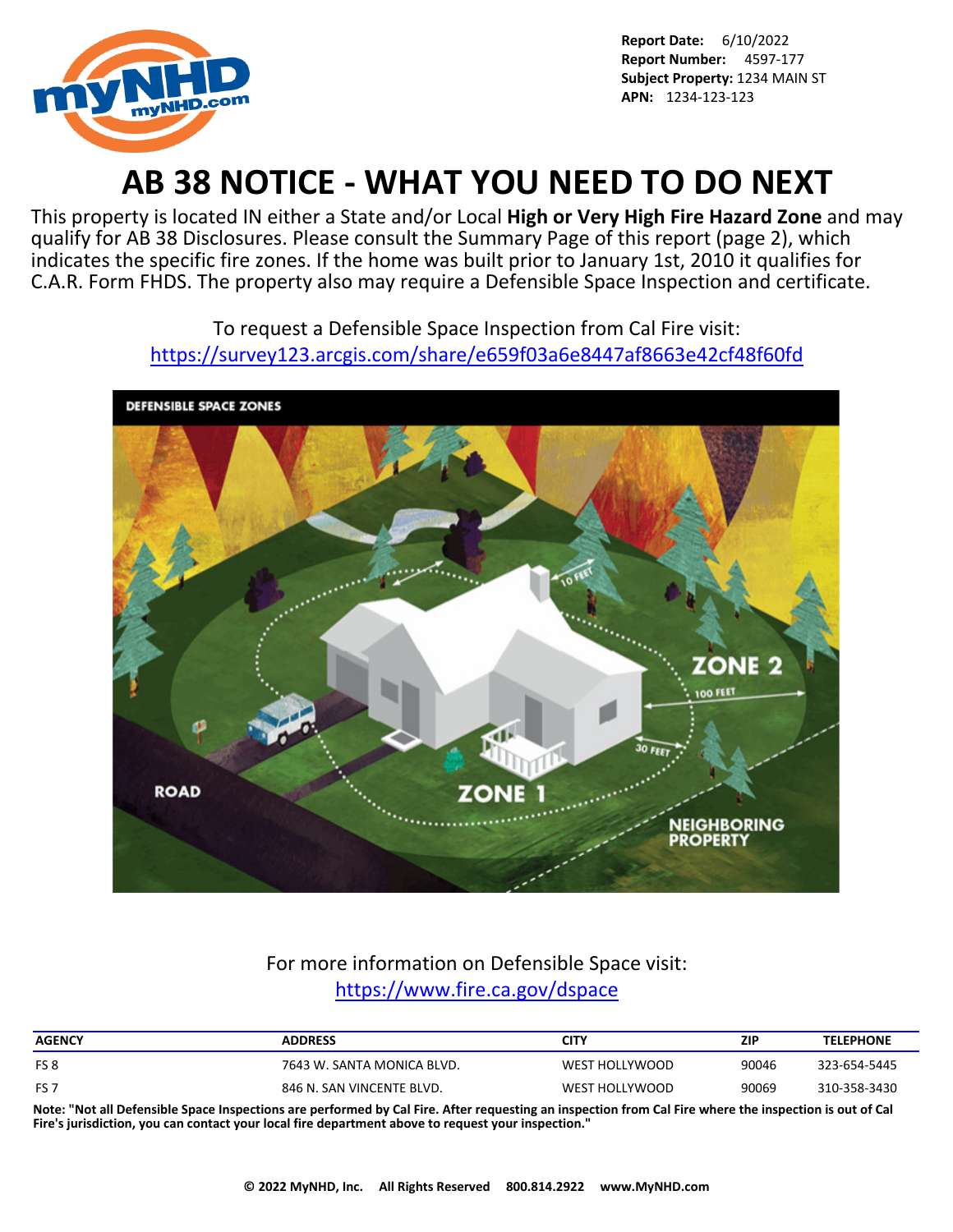

### **NATURAL HAZARD DISCLOSURE STATEMENT**

**NOTICE: This acknowledgement page does not represent the entire natural hazard disclosure report issued by MyNHD. Buyer acknowledges receipt of the entire NHD report and agrees to be bound by the terms and conditions thereof.**

#### APN: 1234-123-123 ADDRESS: 1234 MAIN ST ANYCITY, CA 90046-2125

The transferor and his or her agent(s) or a third-party consultant disclose the following information with the knowledge that even though this is not a warranty, prospective transferees may rely on this information in deciding whether and on what terms to purchase the subject property. Transferor hereby authorizes any agent(s) representing any principal(s) in this action to provide a copy of this statement to any person or entity in connection with any actual or anticipated sale of the property.

The following are representations made by the transferor and his or her agent(s) based on their knowledge and maps drawn by the state and federal governments. This information is a disclosure and is not intended to be part of any contract between the transferee and transferor.

#### **THIS REAL PROPERTY LIES WITHIN THE FOLLOWING HAZARDOUS AREA(S):**

**A SPECIAL FLOOD HAZARD AREA** (Any type Zone "A" or "V")designated by the Federal Emergency Management Agency.

Yes X No 2011 Information is not available from local jurisdiction

**AN AREA OF POTENTIAL FLOODING** shown on a dam failure inundation map pursuant to Section 8589.5 of the Government Code.

Yes X No 2011 Information is not available from local jurisdiction

**A VERY HIGH FIRE HAZARD SEVERITY ZONE** pursuant to Section 51178 or 51179 of the Government Code. The owner of this property is subject to the maintenance requirements of Section 51182 of the Government Code.

\_X\_ Yes \_\_\_ No

**A WILDLAND AREA THAT MAY CONTAIN SUBSTANTIAL FOREST FIRE RISKS AND HAZARDS** pursuant to Section 4125 of the Public Resources Code. The owner of this property is subject to the maintenance requirements of Section 4291 of the Public Resources Code. Additionally, it is not the state's responsibility to provide fire protection services to any building or structure located within the wildlands unless the Department of Forestry and Fire Protection has entered into a cooperative agreement with a Local agency for those purposes pursuant to Section 4142 of the Public Resources Code.

```
___ Yes ______<u>_X</u>__ No
```
**AN EARTHQUAKE FAULT ZONE** pursuant to Section 2622 of the Public Resources Code.

\_X\_ Yes \_\_\_ No

**A SEISMIC HAZARD ZONE** pursuant to Section 2696 of the Public Resources Code.

X Yes (Landslide Zone) \_\_\_ No \_\_\_\_ Map is not yet released by state

 $\underline{X}$  Yes (Liquefaction Zone) \_\_\_ No \_\_\_\_ Map is not yet released by state

**THESE HAZARDS MAY LIMIT YOUR ABILITY TO DEVELOP THE REAL PROPERTY TO OBTAIN INSURANCE, OR TO RECEIVE ASSISTANCE AFTER A DISASTER. THE MAPS ON WHICH THESE DISCLOSURES ARE BASED ESTIMATE WHERE NATURAL HAZARDS EXIST. THEY ARE NOT DEFINITIVE INDICATORS OF WHETHER OR NOT A PROPERTY WILL BE AFFECTED BY A NATURAL DISASTER. TRANSFEREE(S) AND TRANSFEROR(S) MAY WISH TO OBTAIN PROFESSIONAL ADVICE REGARDING THOSE HAZARDS AND OTHER HAZARDS THAT MAY AFFECT THE PROPERTY.**

| Signature of Seller(s) | Date | Signature of Seller(s) | Date |
|------------------------|------|------------------------|------|
| Signature of Agent(s)  | Date | Signature of Agent(s)  | Date |

#### **Check only one of the following:**

- Transferor(s) (Seller(s) and their agent(s) represent that the information herein is true and correct to the best of their knowledge as of the date signed by the transferor(s) and agent(s).
- X Transferor(s) (Seller(s) and their agent(s) acknowledge that they have exercised good faith in the selection of a third-party report provider as required in Civil Code Section 1103.7, and that the representations made in this Natural Hazard Disclosure Statement are based upon information provided by the independent third-party disclosure provider as a substituted disclosure pursuant to Civil Code Section 1103.4. Neither transferor(s) nor their agent(s) (1) has independently verified the information

contained in this statement and report or (2) is personally aware of any errors or inaccuracies in the information contained on the statement.

Transferee (Buyer) represents that he or she has read and understands this document. Pursuant to Civil Code Section 1103.8, the representations made in this Natural Hazard Disclosure Statement do not constitute all of the transferor's or agent's disclosure obligations in this transaction.

This statement was prepared by the following provider: **Third-Party Disclosure Provider(s) MyNHD, Inc. Date 6/10/2022**

There are other statutory disclosures, determinations and legal information in the Report. Refer to Report for these additional disclosures, determinations and legal information. With their signature below, Transferee(s) also acknowledge(s) they have received, read, and understand this document and the additional disclosures, determinations and legal information provided in this Report, in the AB 38 Advisory and information, in the tax disclosures (Mello-Roos and Special Assessments), in the Environmental Report (if ordered), and in the required notices and booklets/information regarding Environmental Hazards, Earthquake Safety, Home Energy Rating System, Lead-Based Paint and Mold, which booklets/information are available at [https://www.MyNHD.com/booklets/combined\\_booklets\\_engl.pdf.](https://www.MyNHD.com/booklets/combined_booklets_engl.pdf)

| $\sim$ $\sim$<br>Signature<br>nt Ruveris<br><b>BUVELLS</b><br>$\cdot$ | Date | Signature of Buver(s) | Dati |
|-----------------------------------------------------------------------|------|-----------------------|------|
|-----------------------------------------------------------------------|------|-----------------------|------|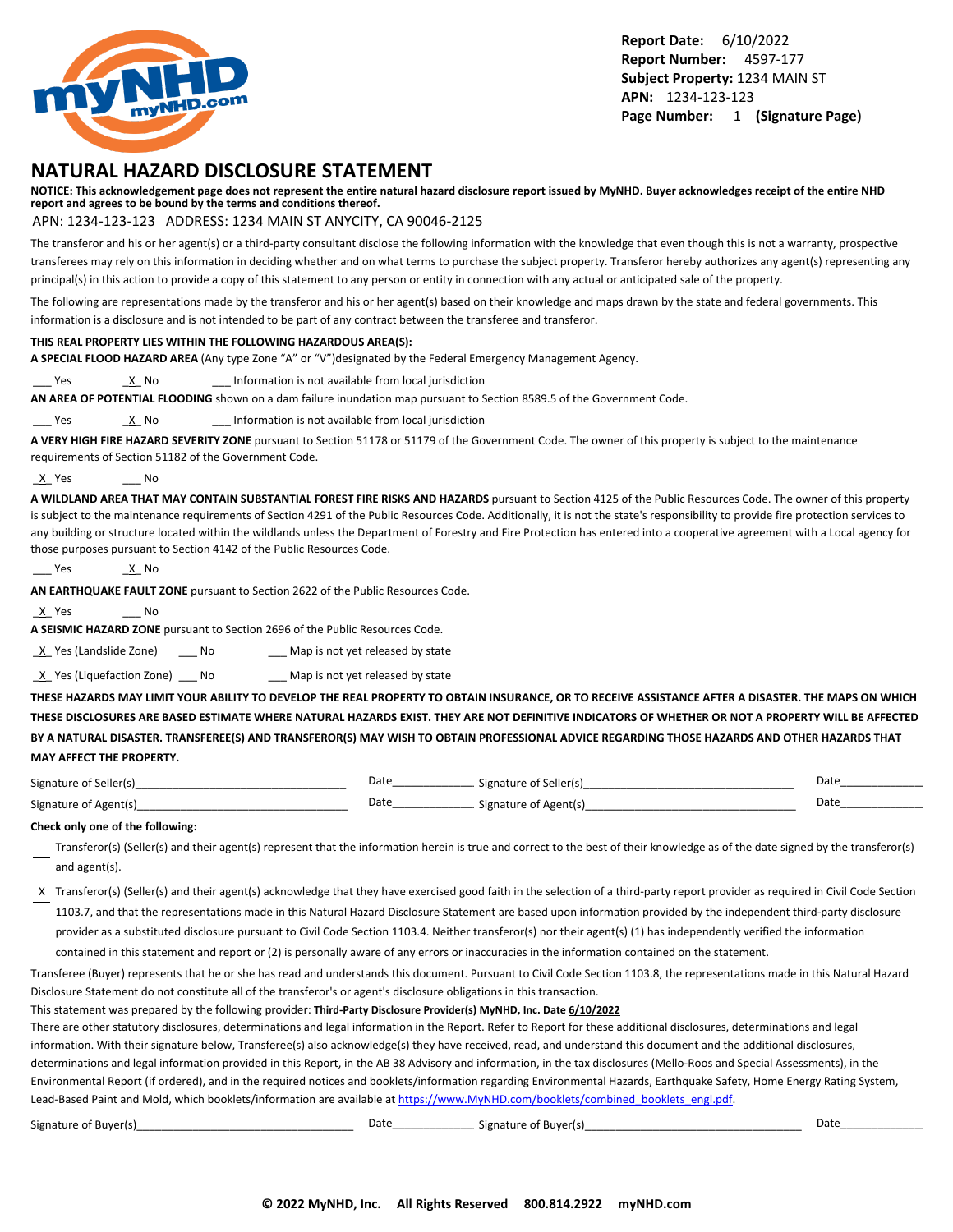



### **NATURAL HAZARD DISCLOSURE REPORT SUMMARY**

**Subject Property:** 1234 MAIN ST ANYCITY, CA 90046-2125

**APN:** 1234-123-123

| This property is located in/within:                                                                              | <b>No</b><br>Yes          |                  | <b>Details:</b>    |
|------------------------------------------------------------------------------------------------------------------|---------------------------|------------------|--------------------|
| A Special Flood Hazard Area                                                                                      | $\overline{\mathsf{x}}$   |                  | Page 3             |
| An Area of Potential Flooding Due to Dam Inundation                                                              | $\overline{\mathsf{x}}$   |                  | Page 3             |
| A Very High Fire Hazard Severity Zone (AB 38)                                                                    | Χ                         |                  | Page 3             |
| A State of California Fire Responsibility Area (SRA)                                                             | $\overline{\mathsf{x}}$   |                  | Page 3             |
| A High/Very High Fire Hazard Zone in the SRA                                                                     | $\overline{\mathsf{x}}$   |                  | Page 3             |
| An Earthquake Fault Zone                                                                                         | $\overline{X}$            |                  | Page 3             |
| A Landslide Seismic Hazard Zone                                                                                  | $\overline{\mathsf{X}}$   |                  | Page 4             |
| A Liquefaction Seismic Hazard Zone                                                                               | $\overline{\mathsf{x}}$   |                  | Page 4             |
| 1 Mile of a Former Military Ordnance Site                                                                        | $\overline{\mathsf{x}}$   |                  | Page 4             |
| 1 Mile of a Commercial/Industrial Use Zone                                                                       | $\overline{\mathsf{x}}$   |                  | Page 4             |
| 2 Miles of FAA Approved Landing Facility                                                                         | $\overline{X}$            |                  | Page 4             |
| An Airport Influence Area                                                                                        | $\overline{\mathsf{x}}$   |                  | Page 4             |
| <b>Tsunami Inundation Hazard</b>                                                                                 | $\overline{\mathsf{x}}$   |                  | Page 4             |
| Right to Farm/Important Farmland                                                                                 | $\overline{\mathsf{x}}$   |                  | Page 5             |
| A Naturally Occurring Asbestos Area                                                                              | $\overline{\mathsf{x}}$   |                  | Page 5             |
| <b>Critical Habitats</b>                                                                                         | $\overline{\mathsf{X}}$   |                  | Page 5             |
| 1 Mile of a Mining Operation                                                                                     | $\overline{\mathsf{x}}$   |                  | Page 5             |
| Sustainable Groundwater Management Act                                                                           | $\overline{\mathsf{x}}$   |                  | Page 5             |
| A Petrochemical Complex Area                                                                                     | $\overline{\mathsf{X}}$   |                  | Page 6             |
| A Methane Gas Zone                                                                                               | $\overline{X}$            |                  | Page 6             |
| Gas and Hazardous Liquid Transmission Pipelines                                                                  | Included                  |                  | Page 6             |
| City/County Hazard Disclosures                                                                                   | $\boldsymbol{\mathsf{X}}$ | Fire, Earthquake | Page 7, 8          |
| Supplemental Fire Hazard Severity Zone (AB 38)                                                                   | $\overline{X}$            | Very High        | Page 7, 8          |
| A Mello-Roos Community Facility District                                                                         | $\overline{\mathsf{X}}$   |                  | Page 9             |
| A Special Tax Assessment District                                                                                | $\overline{X}$            |                  | Page 10            |
| Property Tax Breakdown/Tax Calculator                                                                            | Included                  |                  | Page 11, 12        |
| Notice of Supplemental Property Tax Bill/Transfer Tax Disclosure                                                 | Included                  |                  | Page 13            |
| Notice of Database Disclosure/Duct Sealing Requirements                                                          | Included                  |                  | Page 15            |
| <b>Contaminated Water Advisory</b>                                                                               | Included                  |                  | Page 15            |
| Notice of Energy Efficiency Standards/Tax Credit Advisory                                                        | Included                  |                  | Page 16            |
| Notice of Williamson Act                                                                                         | Included                  |                  | Page 16            |
| Mold Addendum/Notice of Methamphetamine Contamination                                                            | Included                  |                  | Page 17            |
| Notice of Abandoned Water Wells and Oil/Gas Wells<br>Notice of Naturally Occurring Asbestos / Radon Gas Advisory | Included<br>Included      |                  | Page 17            |
| Notice of Abandoned Mines/Wood-Burning Heater Advisory                                                           | Included                  |                  | Page 18<br>Page 18 |
| <b>Environmental Report</b>                                                                                      | Included                  |                  | Page 19            |
| Notice of Terms and Conditions                                                                                   | Included                  |                  | Page 26            |
|                                                                                                                  |                           |                  |                    |

**This Report Summary merely summarizes the research results contained in this full MyNHD Report, and does not, in any way, reduce or eliminate the need to read the Report in its entirety. Please verify the street address and APN for accuracy.**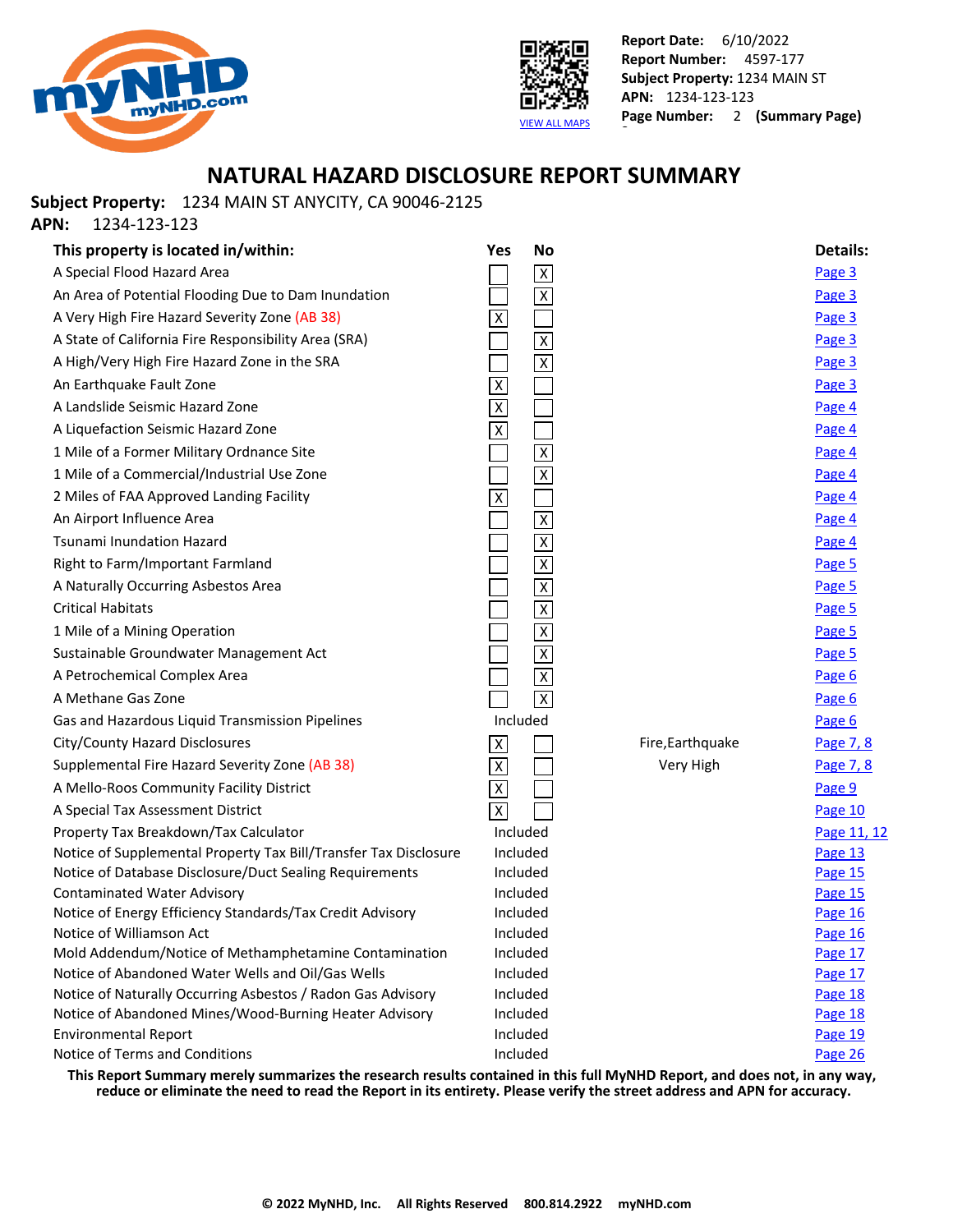<span id="page-4-0"></span>

### **EXPLANATIONS AND NOTICES**

### **SPECIAL FLOOD HAZARD AREAS**

### SUBJECT PROPERTY **15 X IS NOT** LOCATED IN A SPECIAL FLOOD HAZARD AREA

Special Flood Hazard Areas have been mapped by the Federal Emergency Management Agency (FEMA) on their Flood Rate Insurance maps. Special Flood Hazard Areas are located with the 100-year flood plain and are designated as either Zone A (Inland area) or Zone V (Coastal areas). Flood insurance is required by lenders for properties located within a Zone A or Zone V.FEMA periodically removes a property or a group of properties from a Special Flood Hazard Area based on information provided by cities, counties, or homeowners. The revised status of the property or properties is provided in a Letter of Map Amendment (LOMA) or in a Letter of Map Revision (LOMR). A search for a specific LOMA or LOMR is outside the scope of this report. Please visit www.fema.gov to search for a specific LOMA or LOMR.

Irrespective of the FEMA Flood Cert. determination as to whether the structure or property have been removed from the Special Flood Hazard Area, the property may be subject to limitations on development due to concerns over potential flooding. If there are concerns relative to the viability of potential development on the subject property an inquiry should be made with the local building and safety department.

### **AREAS OF POTENTIAL FLOODING FROM DAM FAILURES**

### SUBJECT PROPERTY **IS X IS NOT LOCATED IN A DAM INUNDATION ZONE**

Maps have been prepared for most dams in the State of California that show the potential flooding areas due to dam failure. The maps are reviewed and approved by the California Office of Emergency Services. Local offices of emergency services have prepared evacuation plans in the areas affected by potential dam failure inundation.

### **VERY HIGH FIRE HAZARD SEVERITY ZONES** [View Map](https://www.mynhd.com/hazardmaps/1846047/844300)

### SUBJECT PROPERTY X **IS IS 15 NOT** LOCATED IN A VERY HIGH FIRE SEVERITY ZONE

Very High Fire Hazard Severity Zones have been mapped by the California Department of Forestry and Fire Protection to indicate area with increase fire risk. The Map by the California Department of Forestry and Fire Protection (CDF), dated January 2006, does not reflect changes made at the local level. Therefore, the CDF recommends verifying status with the local fire department. Brush clearing and other fire defense improvements are required for properties located in Very High Fire Hazard Severity Zones. Please contact the local fire department for fire defense and maintenance requirements.

### **STATE OF CALIFORNIA FIRE RESPONSIBILITY AREA**

|  | SUBJECT PROPERTY $\begin{bmatrix} 1 & 1 \end{bmatrix}$ is $\begin{bmatrix} x \\ y \end{bmatrix}$ is not located in a state fire responsibility area |  |
|--|-----------------------------------------------------------------------------------------------------------------------------------------------------|--|
|  | SUBJECT PROPERTY $\Box$ IS $\boxed{\chi}$ IS NOT LOCATED IN A HIGH/VERY HIGH FIRE HAZARD ZONE PER 2007/8 SRA ZONE MAP                               |  |
|  |                                                                                                                                                     |  |

Wildland areas that may contain substantial forest fire risk and hazards have been mapped by the California Department of Forestry and Fire Protection to indicate areas with increased fire risk. These areas are also known as State Fire Responsibility Areas because the State of California has primary responsibility for fire prevention and suppression. In addition, the property owner may be responsible for structure protection and is responsible for brush clearing and other fire defense improvements. Please contact the county fire department for fire defense and maintenance requirements. If subject property is in a High/Very High Fire Hazard Zone per 2007/8 SRA zone map, the State may not have fire fighting responsibility. Please check with your local fire authority.

### **ALQUIST-PRIOLO EARTHQUAKE FAULT ZONES [View Map](https://www.mynhd.com/hazardmaps/1846048/844300)**

SUBJECT PROPERTY  $\boxed{\chi}$  **IS**  $\boxed{\phantom{0}}$  **IS NOT** LOCATED IN AN ALQUIST-PRIOLO FAULT ZONE

The purpose of the Alquist-Priolo Earthquake Fault Zoning Act is to regulate development near active faults in order to mitigate hazards associated with ground rupture. The State Geologist through the California Geological Survey has provided maps that show specific zones around active faults. Development of a property located within an Earthquake Fault Zone will likely require a fault study by State-licensed geologist. The determination made in this report does not indicate whether or not an active fault is located on the subject property and is not a substitute for a fault study by a State Licensed geologist.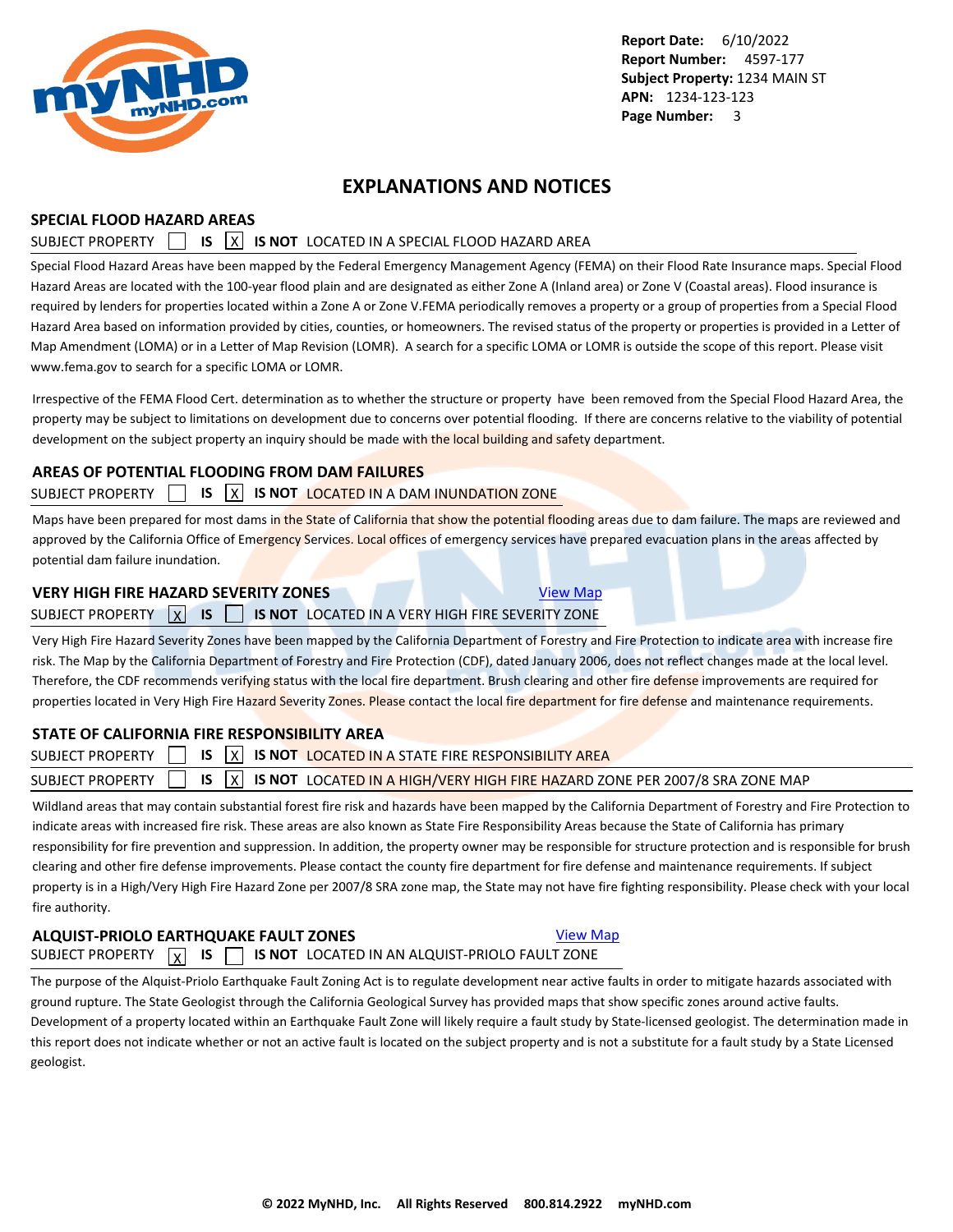<span id="page-5-0"></span>

| <b>SEISMIC HAZARD ZONES</b> | View Map:<br>Landslide                                                               | Liquefaction                    |
|-----------------------------|--------------------------------------------------------------------------------------|---------------------------------|
|                             | SUBJECT PROPERTY $\boxed{x}$ is $\boxed{ }$ is not located in a land sum HAZARD ZONE | MAP NOT YET RELEASED BY STATE   |
| SUBJECT PROPERTY            | $\vert x \vert$ IS $\vert$ IS NOT LOCATED IN A LIQUEFACTION HAZARD ZONE              | L MAP NOT YET RELEASED BY STATE |

The purpose of the Seismic Hazards Mapping Act is to regulate development in areas determined to have increased risk of the seismic hazards of liquefaction and earthquake-induced land sliding. The California Geological Survey provides maps delineating liquefaction hazard zones and earthquakeinduced landslide hazard zones. Although not all areas of the state have been mapped, the California Geological Survey is currently mapping additional areas. Liquefaction is a seismic hazard in which sediments below the water table lose strength as a result of strong earthquake ground shaking. Saturated soils comprised of sands and silts that are within 40 feet of the ground surface have a higher potential for liquefaction. Liquefaction is a rare, but real phenomenon that can result in damage to structures.

#### **FORMER MILITARY ORDNANCE SITE DISCLOSURE**

|  |  |  |  |  | SUBJECT PROPERTY $\Box$ IS $\overline{X}$ IS NOT WITHIN 1 MILE OF A KNOWN FORMER MILITARY ORDNANCE SITE |
|--|--|--|--|--|---------------------------------------------------------------------------------------------------------|
|--|--|--|--|--|---------------------------------------------------------------------------------------------------------|

Military Ordnance sites are areas that were previously used for military training and that may contain unexploded munitions or other hazardous materials. Sites closed prior to 1989 are part of the Formerly Used Defense Sites database maintained by the United States Department of Defense. Current military bases or those closed after 1989 are not a part of the Formerly Used Defense Sites database.

### **COMMERCIAL/INDUSTRIAL DISCLOSURE**

| <b>SUBJECT PROPERTY</b> |  |  |  |  | IS $\overline{X}$ IS NOT LOCATED WITHIN 1 MILE OF A PROPERTY ZONED FOR COMMERCIAL/INDUSTRIAL USE |  |  |  |  |  |  |  |  |  |  |
|-------------------------|--|--|--|--|--------------------------------------------------------------------------------------------------|--|--|--|--|--|--|--|--|--|--|
|-------------------------|--|--|--|--|--------------------------------------------------------------------------------------------------|--|--|--|--|--|--|--|--|--|--|

The disclosure regarding the Subject Property's proximity to a zone or district allowing heavy commercial Industrial use zones is based upon currently available public records and excludes entirely agricultural properties. A physical inspection of the Subject Property has not been made. The calculation of the one-mile proximity measurement is based upon the distance between the Subject Property's street address and the street address of the next closet property allowing heavy commercial Industrial use. This is an actual knowledge disclosure required by the seller on the Transfer Disclosure Statement. There could be other nuisances not covered by this commercial industrial zoning.

### **FAA APPROVED LANDING FACILITY [View Map](https://www.mynhd.com/hazardmaps/1846054/844300)** View Map

SUBJECT PROPERTY **X IS IS IS** NOT LOCATED WITHIN 2 MILES OF AN FAA APPROVED LANDING FACILITY

A search of data from the Federal Aviation Administration was made to determine if the property is located within two miles of a public/private FAA approved landing facility (i.e., an airport). Properties within proximity to airports/flight paths may experience airport noise and/or other nuisances. For more information please visit [https://www.faa.gov/airports/environmental/airport\\_noise/](https://www.faa.gov/airports/environmental/airport_noise/).

| Airport Name(s)                             | Distance (in miles) from Subject Property |
|---------------------------------------------|-------------------------------------------|
| WEST HOLLYWOOD SHERIFF'S HELISTOP - Private | 1.92                                      |
| IRDORT INFITIENCE AREA "AIA"                |                                           |

### **AIRPORT INFLUENCE AREA "AIA"**

SUBJECT PROPERTY  $\Box$  **IS**  $\overline{X}$  **IS NOT** LOCATED IN AN AIRPORT INFLUENCE AREA "AIA"

An Airport Influence Area is determined and mapped by the local Airport Land Use Commission. A property with an Airport Influence Area may be subject to annoyances and inconveniences associated with proximity to airport operations. Concerns about an Airport Influence Area should be addressed to the local Airport Land Use Commission. Inclusion of private and military airports vary by county and may or may not be included in this disclosure report.

### **TSUNAMI INUNDATION HAZARD** SUBJECT PROPERTY  $\Box$  **IS**  $\overline{X}$  **IS NOT** LOCATED IN A TSUNAMI INUNDATION AREA

A tsunami is a sea wave typically generated by a submarine earthquake, but may be caused by an offshore landslide or volcanic action. A large offshore earthquake, typically a magnitude 7 or greater, may generate a tsunami. Properties located along the California coastline have a potential for inundation from a tsunami. Although early warning systems may provide sufficient warning from distant tsunamis, near-shore generated tsunamis may reach the coast in a matter of minutes. Therefore, homeowners should contact their local emergency management agency and become knowledgeable about tsunami warning signs and local evacuation plans.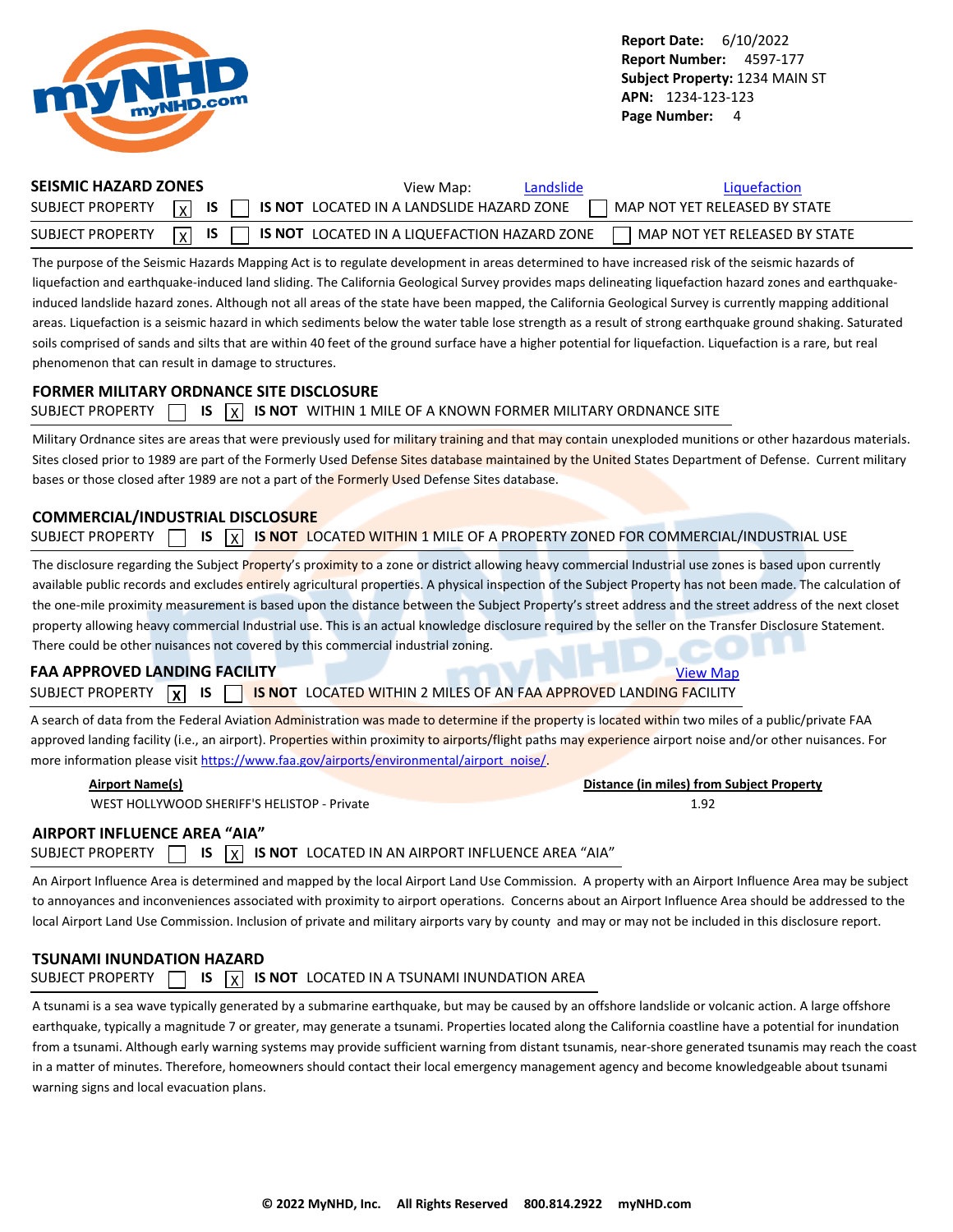<span id="page-6-0"></span>

### **RIGHT TO FARM/IMPORTANT FARMLAND**

### SUBJECT PROPERTY  $\Box$  **IS**  $\overline{X}$  **IS NOT** LOCATED WITHIN 1 MILE OF A FARM OR RANCH LAND

The search determines if the subject property is located within one mile of a property containing agricultural activity, operation or facility, or appurtenances thereof. These facilities may contain agricultural nuisances that may conflict with non-agricultural uses. Agricultural practices may include noise from farm equipment and machinery, dust, pesticides, and odors associated with animals, manure, and fertilizers.

### **NATURALLY OCCURRING ASBESTOS**

### SUBJECT PROPERTY  $\Box$  **IS**  $\overline{X}$  **IS NOT** LOCATED WITHIN AN AREA OF NATURALLY OCCURRING ASBESTOS

Asbestos refers to naturally-occurring fibrous minerals found throughout the State of California. Serpentine, an ultra-mafic rock, contains asbestos and is commonly found in the Sierra foothills, the Coast Ranges, and the Klamath Mountains. On residential properties, naturally-occurring asbestos sources are typically dust from unpaved roads or driveways. Paving the unpaved driveways or roads can help to reduce exposure to asbestos. For more information please visit the Air Resources Board of the California Environmental Protection Agency website:<http://www.arb.ca.gov/homepage.htm>.

### **CRITICAL HABITATS**

SUBJECT PROPERTY **15 IS X IS NOT** LOCATED WITHIN AN AREA OF CRITICAL HABITATS

The Endangered Species Act establishes critical habitats for any species listed under the Act. A critical habitat is defined as a specific area within the geographical area occupied by the species at the time of listing, if the area contains physical or biological features essential to conservation. Those features may require special management considerations or protection even in areas outside their geographical area if the agency determines the area itself essential for conservation.

### **MINING OPERATION**

### SUBJECT PROPERTY **15 X IS NOT** LOCATED WITHIN 1 MILE OF A MINING OPERATION

If the property is located within one mile of a mine operation for which the mine owner or operator has reported mine location data to the Department of Conservation pursuant to Section 2207 of the Public Resources Code, the property may be subject to inconveniences resulting from mining operations. The impacts of these practices should be considered when such mining operations are present within one mile of the property.

Effective January 1, 2012 Senate Bill 110 amends Section 1103.4 of the Civil Code and requires disclosure if the subject property is within one mile of a mining operation. The widespread degradation of land and water resources caused by strip mining and the failure of the states to effectively regulate the industry resulted in the passage of the Surface Mining Control and Reclamation Act ("SMCRA") of 1977. The Office of Surface Mining ("OSM") was created in 1977 when Congress enacted the SMCRA Act. OSM works with the states and Indian Tribes to assure that citizens and the environment are protected during coal mining and that the land is restored to beneficial use when mining is finished. OSM and its partners are also responsible for reclaiming and restoring lands and water degraded by mining operations before 1977. For more information, please visit<https://www.conservation.ca.gov/dmr>.

### **SUSTAINABLE GROUNDWATER MANAGEMENT ACT**

### SUBJECT PROPERTY  $\Box$  **IS**  $\overline{X}$  **IS NOT** LOCATED WITHIN A GROUNDWATER BASIN

Basin Prioritization is a technical process that utilizes the best available data and information to classify California's 515 groundwater basins into one of four categories high-, medium-, low-, or very low-priority. Each basin's priority determines which provisions of California Statewide Groundwater Elevation Monitoring (CASGEM) and the Sustainable Groundwater Management Act (SGMA) apply. SGMA requires medium- and high-priority basins to develop groundwater sustainability agencies (GSAs), develop groundwater sustainability plans (GSPs) and manage groundwater for long-term sustainability. See: <https://water.ca.gov/programs/groundwater-management/basin-prioritization>For more information.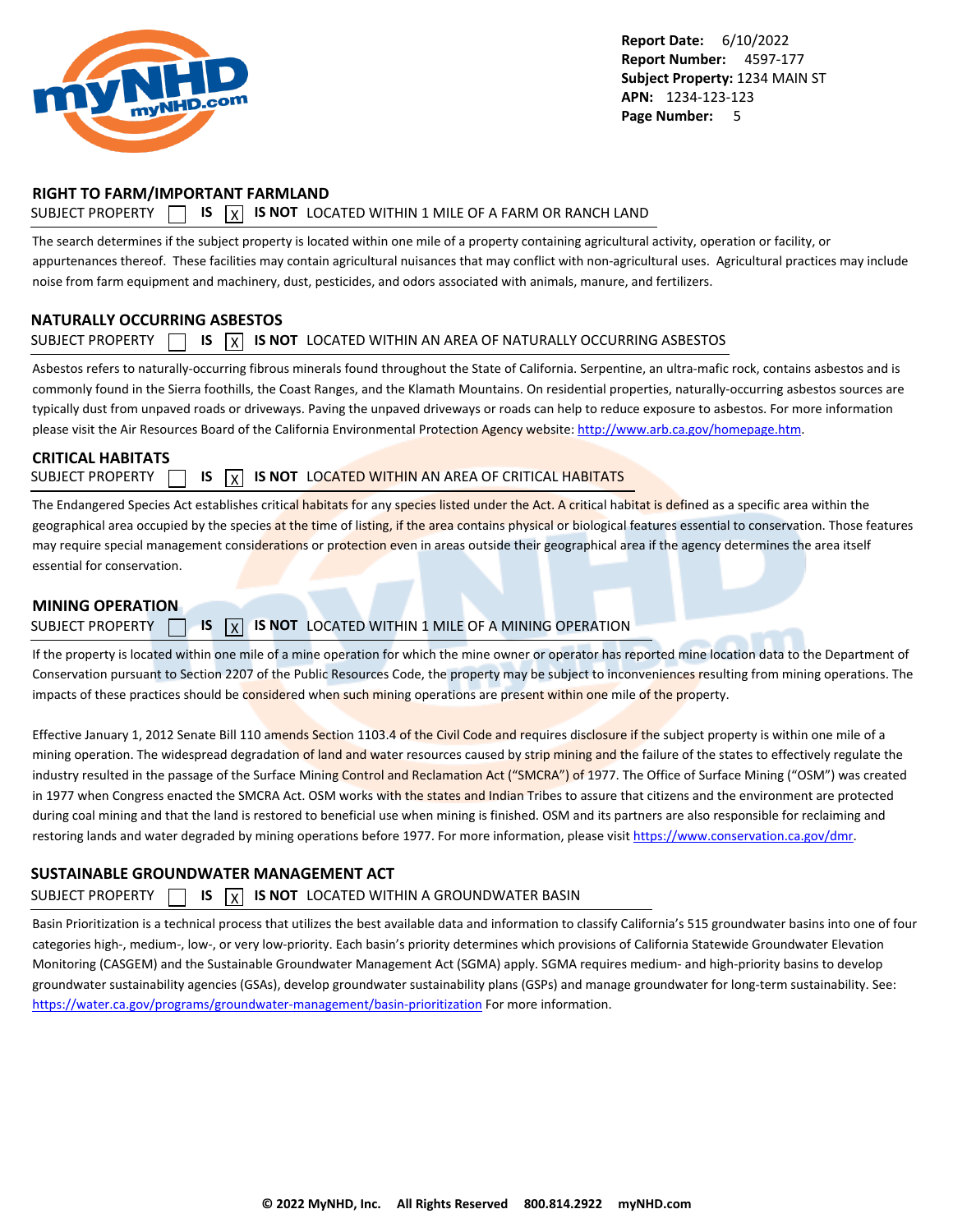<span id="page-7-0"></span>

### **PETROCHEMICAL COMPLEX AREA (LA CITY ONLY)**

SUBJECT PROPERTY **IS** IS **INOT LOCATED IN A DESIGNATED PETROCHEMICAL AREA NOT MAPPED** 

Petrochemical complex areas may contain gas, oil, or other volatile materials from oil refineries or other oil production sites. Petrochemical complex areas have a higher potential from fires after earthquakes due to pipe line rupture. Petrochemical complex area determinations do not qualify as high fire hazards in reference to California Assembly Bill 38.

### **Methane Gas Area (MethaneGas) - (Note - for LA and Orange County Only)** SUBJECT PROPERTY **IS** IS X IS NOT LOCATED IN A DESIGNATED METHANE GAS AREA **NOT MAPPED**

Methane is a colorless, odorless gas with a wide distribution in nature, often occurring naturally as a part of natural gas in areas containing petroleum deposits. Properties located in a methane area may also be in proximity to other methane gas sources such as landfills, oil wells, oil fields, and underground gas storage facilities. Although natural methane gas is relatively harmless, high concentrations of it can be hazardous due to its highly combustible chemical composition, as well as its ability to displace oxygen. Migration of the gas into areas containing impermeable surfaces (i.e. concrete, pavement, basements, etc.) can trap the gas, resulting in the accumulation of high concentrations. Information available is based on data from the California Division of Oil, Gas and Geothermal Resources. Properties located in a methane zone may be required to undergo testing and mitigation requirements, and additional report requirements. If the property is found to be in a methane zone, MyNHD, Inc. recommends that the buyer contact the local Building and Safety Department or other applicable department to ascertain what previous measures might have been taken to properly vent the area and what considerations might apply regarding building permits or renovations.

For more information please see the following:

Los Angeles County

<https://dpw.lacounty.gov/epd/swims/onlineservices/methane-mitigation-standards.aspx>

City of Los Angeles

<https://www.ladbs.org/services/core-services/plan-check-permit/methane-mitigation-standards>

City of Huntington Beach

[https://www.huntingtonbeachca.gov/government/departments/fire/fire\\_prevention\\_code\\_enforcement/PetroChemProgram.cfm](https://www.huntingtonbeachca.gov/government/departments/fire/fire_prevention_code_enforcement/PetroChemProgram.cfm)

### **NOTICE REGARDING GAS AND HAZARDOUS LIQUID TRANSMISSION PIPELINES**

This notice is being provided simply to inform you that information about the general location of gas and hazardous liquid transmission pipelines is available to the public via the National Pipeline Mapping System (NPMS) Internet Web site maintained by the United States Department of Transportation at [http://www.npms.phmsa.dot.gov//.](http://www.npms.phmsa.dot.gov/) To seek further information about possible transmission pipelines near the property, you may contact your local gas utility or other pipeline operators in the area. Contact information for pipeline operators is searchable by ZIP Code and county on the NPMS Internet Web site.

Upon delivery of the notice to the transferee of the real property, the seller or broker is not required to provide information in addition to that contained in the notice regarding gas and hazardous liquid transmission pipelines. The information in the notice shall be deemed to be adequate to inform the transferee about the existence of a statewide database of the locations of gas and hazardous liquid transmission pipelines and information from the database regarding those locations.

Nothing in this section shall alter any existing duty under any other statute or decisional law imposed upon the seller or broker, including, but not limited to, the duties of a seller or broker under this article, or the duties of a seller or broker under Article 1.5 (commencing with Section 1102) of Chapter 2 of Title 4 of Part 4 of Division 2.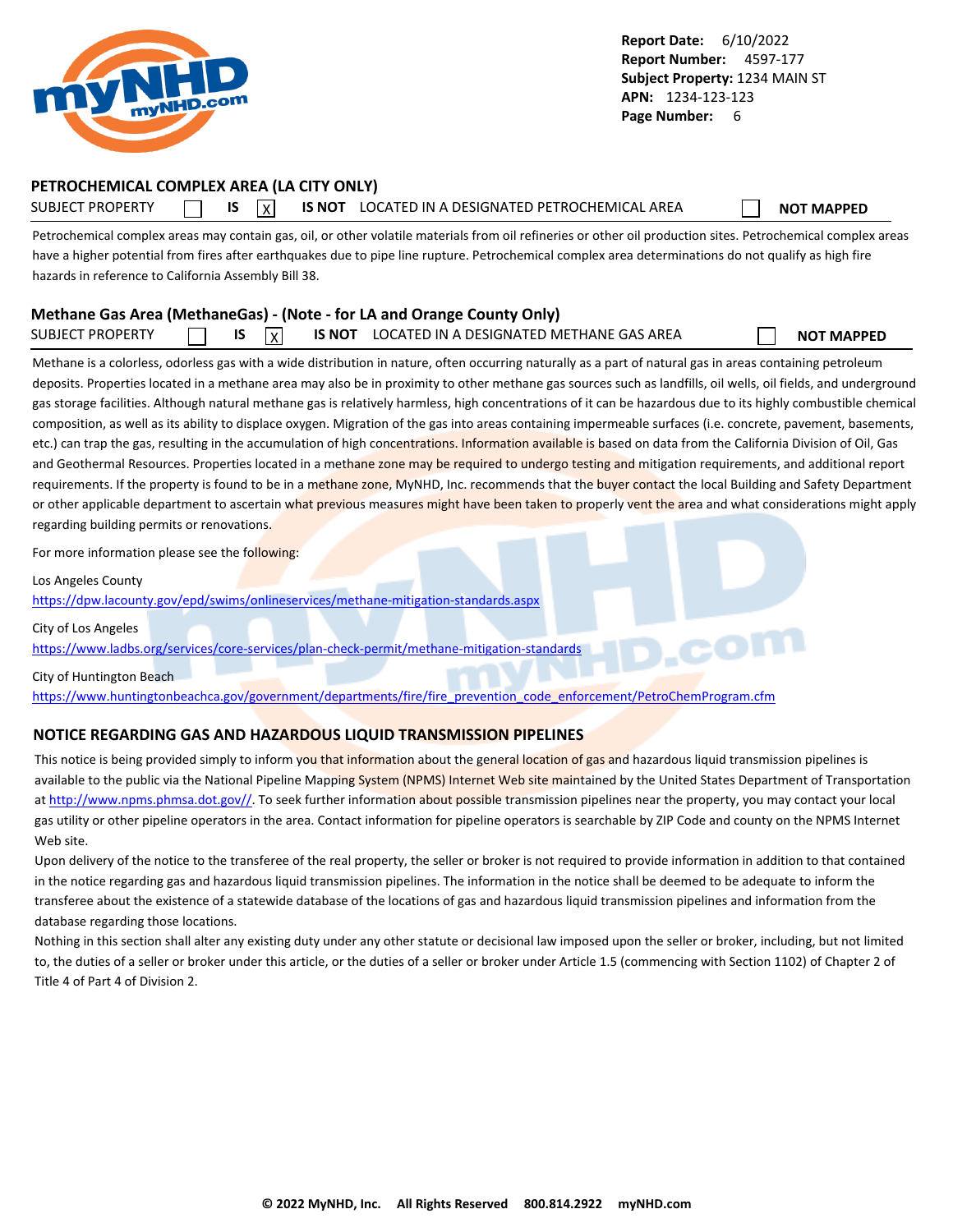<span id="page-8-0"></span>

### **CITY/COUNTY HAZARD DISCLOSURE EXPLANATIONS**

MyNHD provides information on locally identified natural hazards as an additional service because their disclosure to purchasers is either required by ordinance or the information is available on maps publicly available from various City and County sources. This service also supplements and completes the natural hazard information required by the California Civil Code 1103.

The Subject Property:

| $\Box$ IS $\overline{X}$ IS NOT Located in a Supplemental Flood Hazard Zone.                                 | NOT MAPPED |                 |
|--------------------------------------------------------------------------------------------------------------|------------|-----------------|
| $\boxed{\mathsf{X}}$ IS $\boxed{\phantom{1}}$ IS NOT Located in a Supplemental Fire Hazard Zone (Very High). | NOT MAPPED | <b>View Map</b> |
| $\overline{X}$ IS $\overline{S}$ IS NOT Located in a Supplemental Earthquake Fault Hazard Zone.              | NOT MAPPED | <b>View Map</b> |
| $\Box$ IS $\overline{X}$ IS NOT Located in a Supplemental Seismic Geologic Hazard Zone.                      | NOT MAPPED |                 |
| $\Box$ IS $\overline{X}$ IS NOT Located in an Expansive/Subsidence Soil Area.                                | NOT MAPPED |                 |

**Flood Hazard Zones:** Supplemental flood zones include information not covered by Special Flood Hazard Areas as designated by the Federal Emergency Management Agency or by Dam Inundation zones as reported by the California State Office of Emergency Services. These can include tsunamis, runoff hazards, historical flood data and additional dike failure hazards.

**Fire Hazard Zones:** Local agencies may, at their discretion, include or exclude certain areas from the requirements of California Government Code Section 51182 (imposition of fire prevention measures on property owners), following a finding supported by substantial evidence in the record that the requirements of Section 51182 either are, or are not necessary for effective fire protection within the area. Any additions to these maps that MyNHD has been able to identify and substantiate are included in this Report.

An answer of "IN" on the supplemental Fire Zone would indicate that the property is in a high, very high or other high fire-risk areas. More information may be found on the FIRE HARDENING AND DEFENSIBLE SPACE ADVISORY. (C.A.R. form FHDS, 5/21) if provided by owner.

Even though the Answer to the Supplemental Fire may show "NOT IN", if the property is in or near a mountainous area, forest-covered lands brush covered lands, grass-covered lands or land that is covered with flammable material additional disclosures may be warranted. More information may be found on the FIRE HARDENING AND DEFENSIBLE SPACE ADVISORY. (C.A.R. form FHDS, 5/21) if provided by owner. Petrochemical complex area determinations do not qualify as high fire hazards in reference to California Assembly Bill 38.

This information should be verified and available through the local agency where the property is located.

**Earthquake Fault Hazard Zones:** Many local jurisdictions have different or higher standards then the State of California for the identification of active earthquake fault zones. These jurisdictions have created their own maps which indicate the active faults according to these alternate standards. Some jurisdictions also recommend or require the disclosures of potentially active faults. MyNHD has attempted to include all official and publicly available maps indicating earthquake faults identified by these jurisdictions.

**Seismic/Geologic Hazard Zones:** The California Division of Mines and Geology ("DMG") has not completed the project assigned it by Section 2696 of the California Public Resources Code to identify areas of potential seismic hazards within the State of California. The DMG and the United States Geological Survey have performed many valuable studies that supplement the Section 2696 maps and fill many missing areas. These maps were reviewed in the preparation of this Report. Also included in this Report is the review of maps that indicate many hazards that may or may not be seismically related, including, but not limited to, landslides, debris flows, mudslides, coastal cliff instability, volcanic hazards, and avalanches. Many cities and counties require geologic studies before any significant construction if the subject property is in or near a geologic hazard known to them. MyNHD has attempted to include all official and publicly available maps indicating geologic hazards identified by these jurisdictions.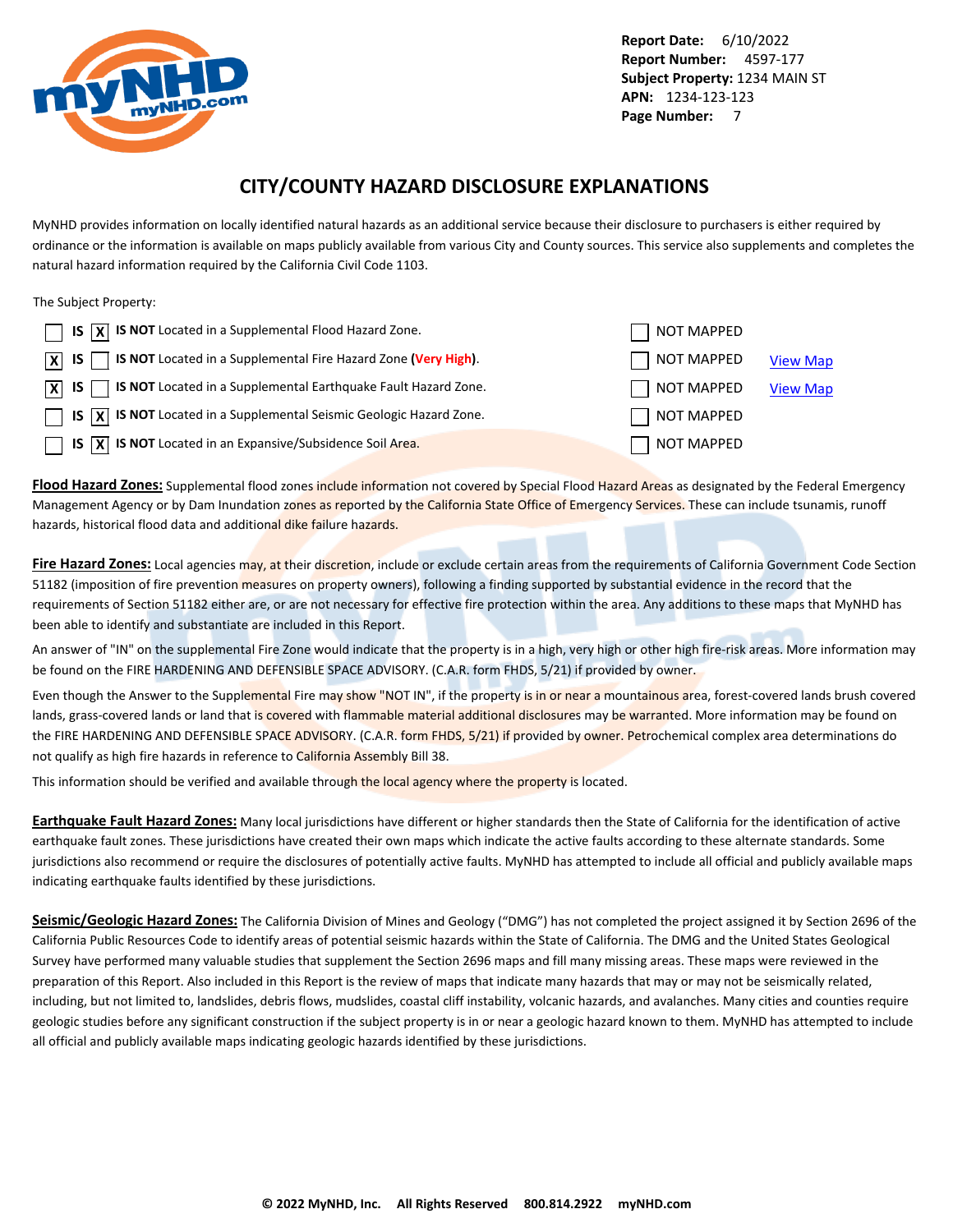

### **CITY/COUNTY HAZARD DISCLOSURE EXPLANATIONS (CONTINUED)**

**Expansive/Subsidence Soils:** Expansive soils are soils which have a potential to undergo significant changes in volume, either shrinking or swelling, with changes in moisture content. Periodic shrinking and swelling of expansive soils can cause extensive damage to buildings, other structures and roads. Soils containing clays have variable potential for volume changes. High, or Expansive, indicates the dominant soil condition. Detailed investigations are required to fully evaluate the shrink-swell characteristics of soils at any given site. Check with your local building department if there is a question as to special requirements for various soils conditions in their jurisdiction as they may impose additional requirements for new or additional construction.

The main cause of subsidence in California is groundwater pumping. The effects of subsidence include damage to buildings and infrastructure, increased flood risk in low-lying areas, and lasting damage to groundwater aquifers and aquatic ecosystems.

### **SB-63 FIRE PREVENTION NOTICE REGARDING MAPS**

On September 28, 2021, California passed SB-63 which creates additional disclosures in real estate transactions for the purposes of fire prevention, vegetation management, and defensible space. The new law required disclosure to buyers in real estate transactions relative to transactions in certain state and local fire hazard severity zones. Disclosure is required based upon the maps available and MyNHD is providing fire hazard severity zone notices in this report based upon those maps. Cal Fire has advised MyNHD that new maps are in process in many areas. As new maps become available, MyNHD will be including them in reports.

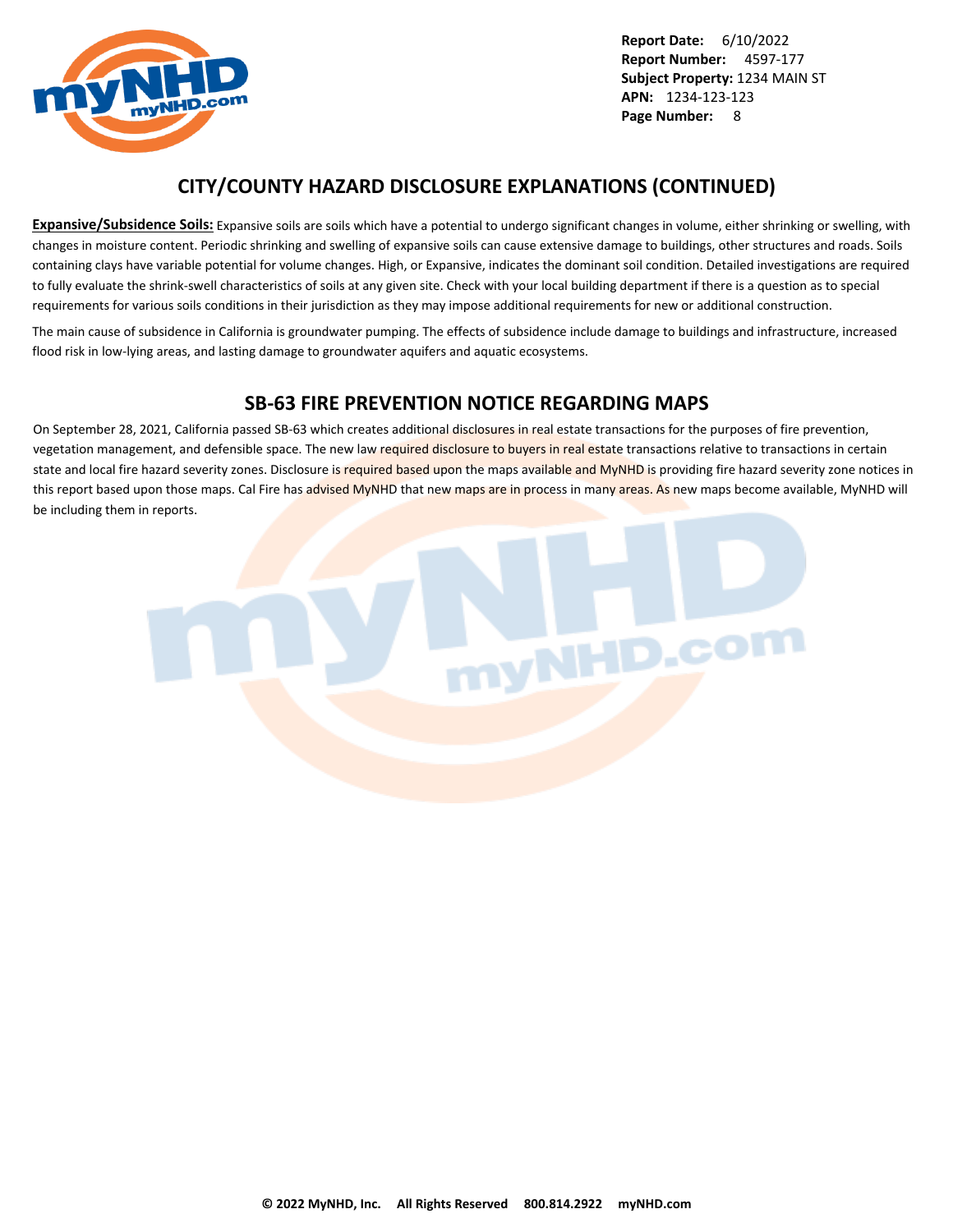<span id="page-10-0"></span>

#### **MELLO-ROOS COMMUNITY FACILITIES DISTRICT(S)**

### SUBJECT PROPERTY **X** IS **S** IS NOT SUBJECT TO MELLO-ROOS COMMUNITY FACILITIES DISTRICT SPECIAL TAX LIEN(S).

Mello-Roos Community Facilities Districts ("CFD") provide a method of financing certain public capital facilities and services especially in developing areas and areas undergoing rehabilitation. Public improvements funded by Mello-Roos CFDs may include, but are not limited to, roads, schools, water, sewer and storm drain facilities. Public services funded by Mello-Roos CFDs may include, but are not limited to, police and fire protection services, recreation program services, and flood or storm protection services. Mello-Roos CFDs commonly fund the construction of public improvements through the issuance of bonds. A special tax lien is placed on property within the district for the annual payment of principal and interest as well as administrative expenses. Typically, the annual special tax continues until the bonds are repaid, or until special taxes are no longer needed. In most instances, but not all, the special tax is collected with regular property taxes.

This property is within the Mello-Roos CFD(s) listed below and is subject to a special tax that will appear on the property tax bill. This special tax is in addition to the regular property taxes and any other charges and benefit assessments that will be listed on the property tax bill. This special tax may not be imposed on all parcels within the city or county where the property is located. This special tax is used to provide public facilities or services that are likely to particularly benefit the property.

The maximum tax rate, the maximum tax rate escalator, and the authorized facilities which are being paid for by the special taxes and by the money received from the sale of bonds which are being repaid by the special taxes, and any authorized services are indicated below. These facilities may not yet have all been constructed or acquired and it is possible that some may never be constructed or acquired.

**1. Community Facilities District No. 1 - Mountains Recreation and Conservation Authority - (323) 221-9944**

**Current Levy:** \$127.00 **Maximum Tax Rate:** \$127.00

**Ending Year:** 2022-2023

**Maximum Tax Rate Escalator:** The Maximum Tax Rate Amount will increase by None per year.

**Authorized Facilities:** Proceeds from the sale of Bonds and the special taxes collected will be used to finance facilities, buildings, fixed equipment, trails, roads, parking lots and other man-made structures on or alterations to lands owned or managedby the MRCA.

**Authorized Services:** The special taxes collected will be used to pay the costs of maintenance, servicing, protection, and preservation of open space, parkland, wildlife corridors, natural habitats, lands, waters, and facilities owned or managed by the MRCA within the CFD.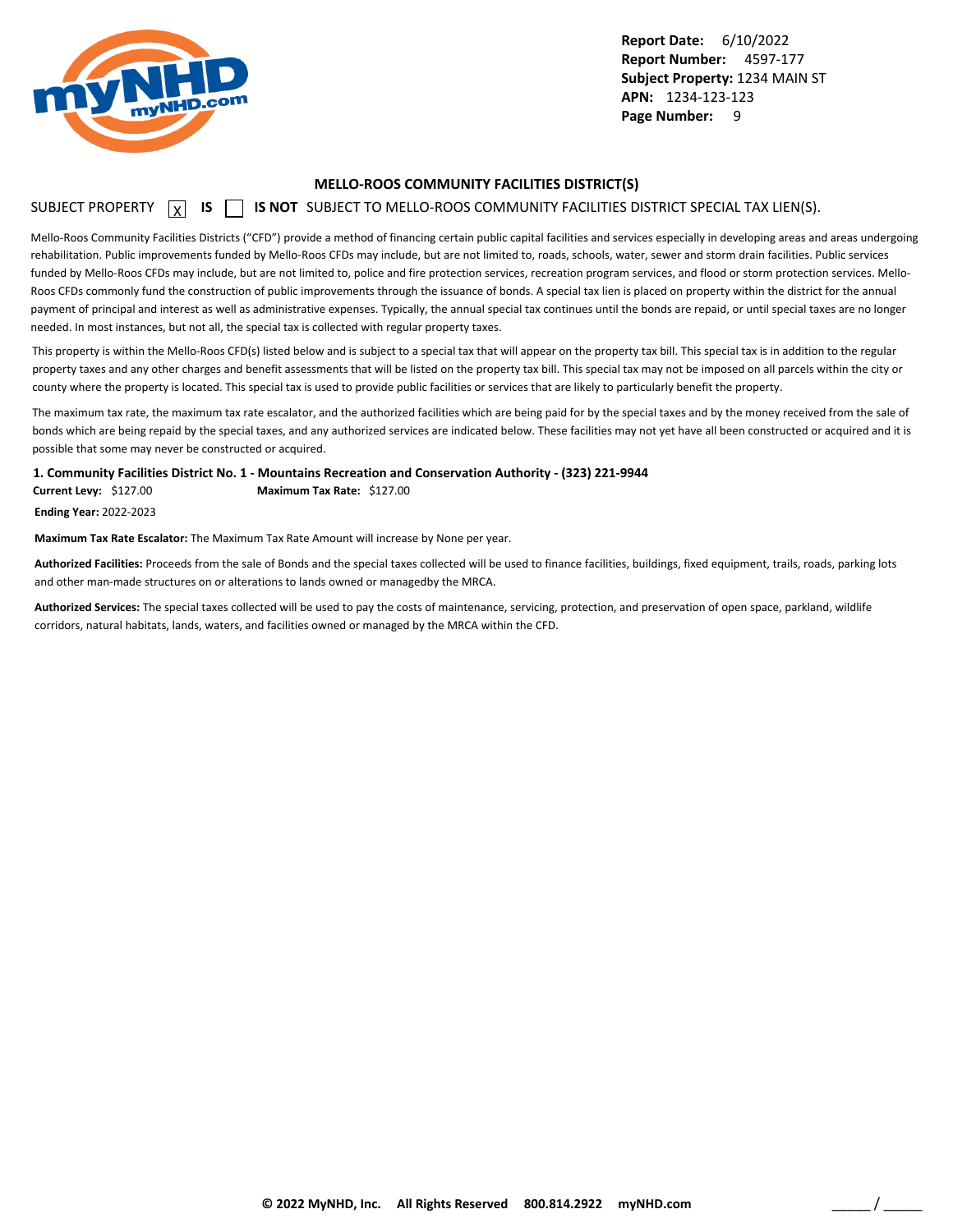<span id="page-11-0"></span>

#### **1915 BOND ACT ASSESSMENT DISTRICT(S)**

### SUBJECT PROPERTY  $\boxed{\chi}$  **IS**  $\boxed{\phantom{\chi}}$  **IS NOT** SUBJECT TO IMPROVEMENT BOND ACT OF 1915 SPECIAL ASSESSMENTS LIEN(S).

1915 Bond Act Assessment Districts ("AD") provide a method of financing certain public capital facilities. Public improvements funded by 1915 Bond Act Assessment Districts may include, but are not limited to, roads, sewer, water and storm drain systems, and street lighting. 1915 Bond Act Assessment Districts commonly fund the construction of public improvements through the issuance of bonds. A special assessment lien is placed on property within the Assessment District. The lien amount is calculated according to the specific benefit that an individual property receives from the improvements and is amortized over a period of years. 1915 Bond Act Assessments Districts can be prepaid at any time. In most instances, but not all, the assessment is collected with regular property taxes.

This property is within the 1915 Bond Act Assessment District(s) named below and is subject to annual assessment installments levied by the assessment district that will appear on the property tax bill. The annual assessments are in addition to the regular property taxes and any other charges and benefit assessments that will be listed on the property tax bill. The assessment district(s) has issued bonds to finance the acquisition or construction of certain public improvements that are of direct and special benefit to property within the assessment district. The bonds will be repaid from annual assessment installments on property within the assessment district. The special assessment is used to provide public facilities that are likely to particularly benefit the property.

The annual assessment installment and public facilities that are being paid for by the money received from the sale of bonds that are being repaid by the assessments are indicated below. These facilities may not yet have all been constructed or acquired and it is possible that some may never be constructed or acquired.

**1. Assessment District No. 1 - Santa Monica Mountains Conservancy - (323) 221-8900**

**Current Levy:** \$40.00

**Ending Year:** 2033

**Authorized Facilities:** Proceeds from the sales of the bonds will be used to finance the acquisition and/or maintenance of open space lands, hillsides, viewsheds and watersheds, riparian corridor, wildlife corridors and parklands and to pay the costs associated with issuing the bonds.

**Authorized Services:** None.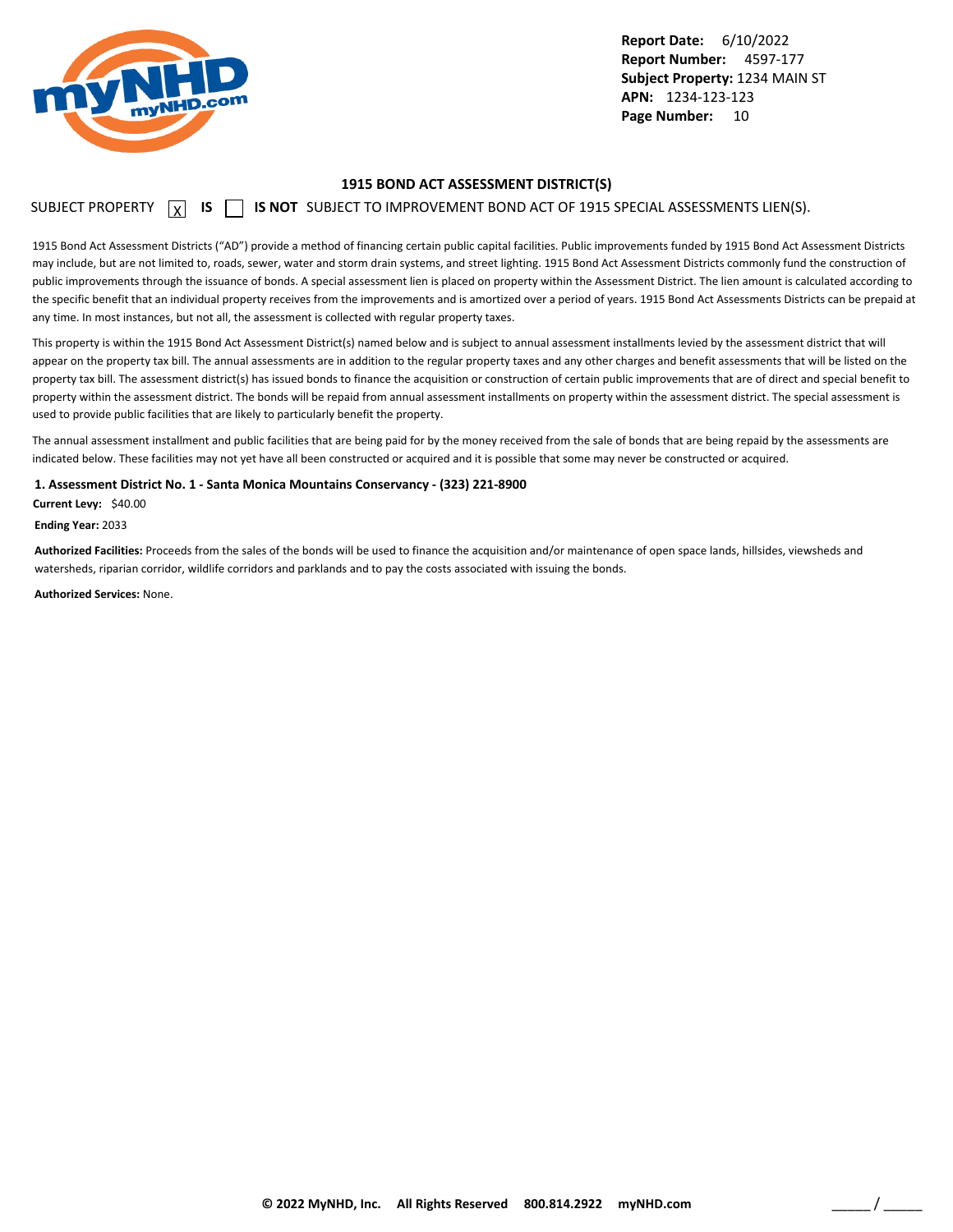<span id="page-12-0"></span>

### **BREAKDOWN OF THE 2021-2022 PROPERTY TAX BILL**

This report is an estimate of the original secured property tax bill charges for the above-mentioned property using information obtained from the County on a given date. Changes made by the County or the underlying public agencies levying charges against this property after the date of this Report may not be reflected in this Report.

| 1.  | <b>Combined Ad Valorem Tax Charges</b>                                     | <b>Ad Valorem Tax</b>                                | \$16,685.14 |
|-----|----------------------------------------------------------------------------|------------------------------------------------------|-------------|
|     | County of Los Angeles (213) 974-7175                                       | General                                              |             |
|     |                                                                            |                                                      |             |
|     | Basic Prop 13 Levy & Voter Approved Ad Valorem Taxes:                      | \$16,685.14                                          |             |
|     | <b>Estimated Tax Rate:</b>                                                 | 1.175208%                                            |             |
|     | <b>Direct Assessments</b>                                                  |                                                      |             |
| 2.  | <b>Community Facilities District No. 1</b>                                 | <b>Community Facilities District - Pay As You Go</b> | \$127.00    |
|     | Mountains Recreation and Conservation Authority<br>(800) 636-3535          | Open Space and Fire Protection                       |             |
| 3.  | Los Angeles County Trauma and Emergency Services                           | Police, Fire or Emergency Medical Services           | \$60.88     |
|     | County of Los Angeles (866) 587-2862                                       | Health                                               |             |
| 4.  | <b>Lighting Maintenance District</b>                                       | Landscaping & Lighting Maintenance District          | \$55.19     |
|     | City of Los Angeles (213) 847-1821                                         | <b>Lighting Maintenance</b>                          |             |
| 5.  | Safe Clean Water Program Funding (Measure W)                               | <b>Water Assessment</b>                              | \$45.82     |
|     | County of Los Angeles (626) 300-3331                                       | Safe Clean Water Program                             |             |
| 6.  | <b>Assessment District No. 1</b>                                           | 1915 Bond Act Assessment District                    | \$40.00     |
|     | Santa Monica Mountains Conservancy (323) 221-8900                          | Open Space Maintenance                               |             |
| 7.  | <b>Flood Control</b>                                                       | 1982 Act Benefit Assessment District                 | \$28.22     |
|     | County of Los Angeles (626) 458-5165                                       | <b>Flood Control</b>                                 |             |
| 8.  | <b>Special Tax (Measure A)</b>                                             | 2/3 Voter Approved Special Tax                       | \$24.41     |
|     | Los Angeles County Regional Park and Open Space District (213)<br>738-2985 | Park and Recreation Maintenance                      |             |
| 9.  | <b>Stormwater Pollution Abatement</b>                                      | Sewer or Water Charge                                | \$22.50     |
|     | City of Los Angeles (213) 847-5224                                         | Stormwater                                           |             |
| 10. | Landscape and Lighting District No. 96-1                                   | Landscaping & Lighting Maintenance District          | \$17.62     |
|     | City of Los Angeles (213) 847-1821                                         | Landscape and Lighting                               |             |
| 11. | <b>Mosquito Abatement District</b>                                         | <b>Vector Control District</b>                       | \$11.65     |
|     | County of Los Angeles (310) 915-7370                                       | <b>Vector Control</b>                                |             |
|     | <b>Total Direct Assessment Charges:</b>                                    | \$433.29                                             |             |

**Total 2021-2022 Amount \$17,118.43**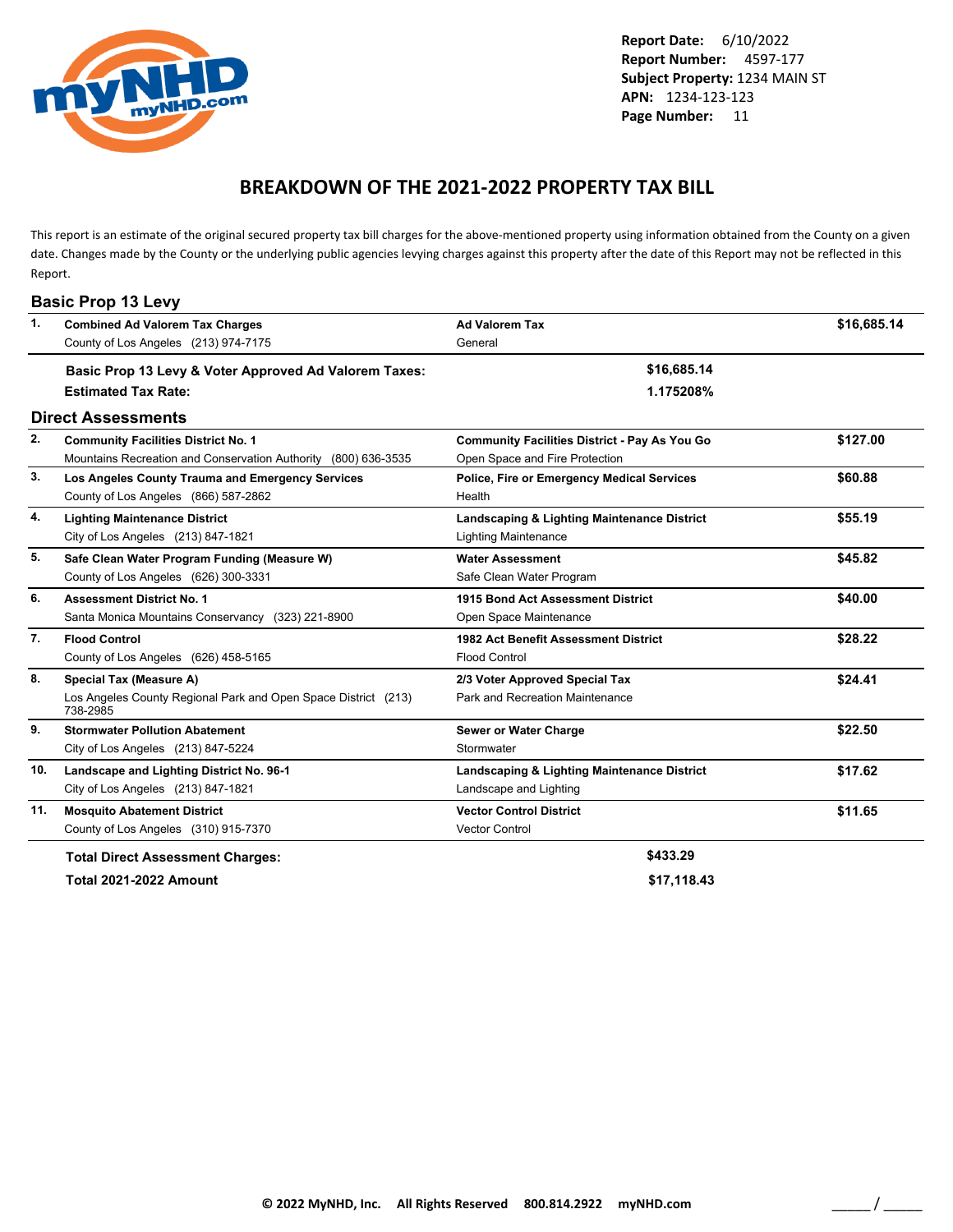

### **Subject Property:** 1234 MAIN ST ANYCITY, CA 90046-2125

#### **THIS IS A NOTIFICATION TO YOU PRIOR TO YOUR PURCHASING THIS PROPERTY.**

On July 1, 1983, California State law was changed to require the reassessment of property following a change of ownership or the completion of new construction. This reassessment may result in one or more supplemental tax bills being mailed to the assessed owner, in addition to the annual property tax bill. The calculator below is provided an estimate of the potential amount of supplemental taxes to be billed on the listed property.

Instantly calculate estimated property taxes and supplemental taxes on our website: (or manually calculate below). Instant Tax Calculator: <https://www.mynhd.com/suptax/calculator/844300/be553086c937c8e14ecf15d16e321351>

### **SUPPLEMENTAL TAX CALCULATOR (ESTIMATE ONLY)**

|  | 1.419.761.00 |
|--|--------------|
|  |              |
|  |              |
|  |              |

If a supplemental event occurs between June 1 and December 31, only one supplemental tax bill or refund check is issued. This bill or refund accounts for the property's change in value for the period between the first day of the month following the event date and the end of the current fiscal year (i.e., the following June 30). If, however, a supplemental event occurs between January 1 and May 31, two supplemental tax bills or refund checks are issued. The second bill or refund accounts for the property's change in value for the entire 12 months of the coming fiscal year, beginning on the following July 1.

#### **IF SALE DATE FOR THE RESIDENTIAL PROPERTY IS BETWEEN THE MONTHS OF JANUARY THROUGH MAY:**

#### **Proration Month-of-Sale Factor**

|          | TABLE 1. |                 | TABLE 2. |
|----------|----------|-----------------|----------|
| January  | 0.4167   | June            | 1.0000   |
| February | 0.3333   | July            | 0.9167   |
| March    | 0.2500   | <b>August</b>   | 0.8333   |
| April    | 0.1667   | September       | 0.7500   |
| May      | 0.0833   | October         | 0.6667   |
|          |          | <b>November</b> | 0.5833   |
|          |          | December        | 0.5000   |

Real Property Taxes in California are influenced by several factors, including but not limited to the reassessment rules pursuant to Proposition 13, appraisal values, and bonds. As such, this calculator is not intended to provide a representation of the actual tax amounts that will be assessed. This information is provided for informational and planning purposes only, and should not be relied upon to make a determination regarding acquisition of a property. This calculator does not account for supplemental taxes that may be due as a result of the sale of a property or construction at a property which could result pursuant to Proposition 13. MyNHD, Inc. makes no representation regarding the actual amount of tax that will be assessed on any particular property. For specific questions or actual tax calculations, please call the tax assessor's office for the county in which the subject property is located.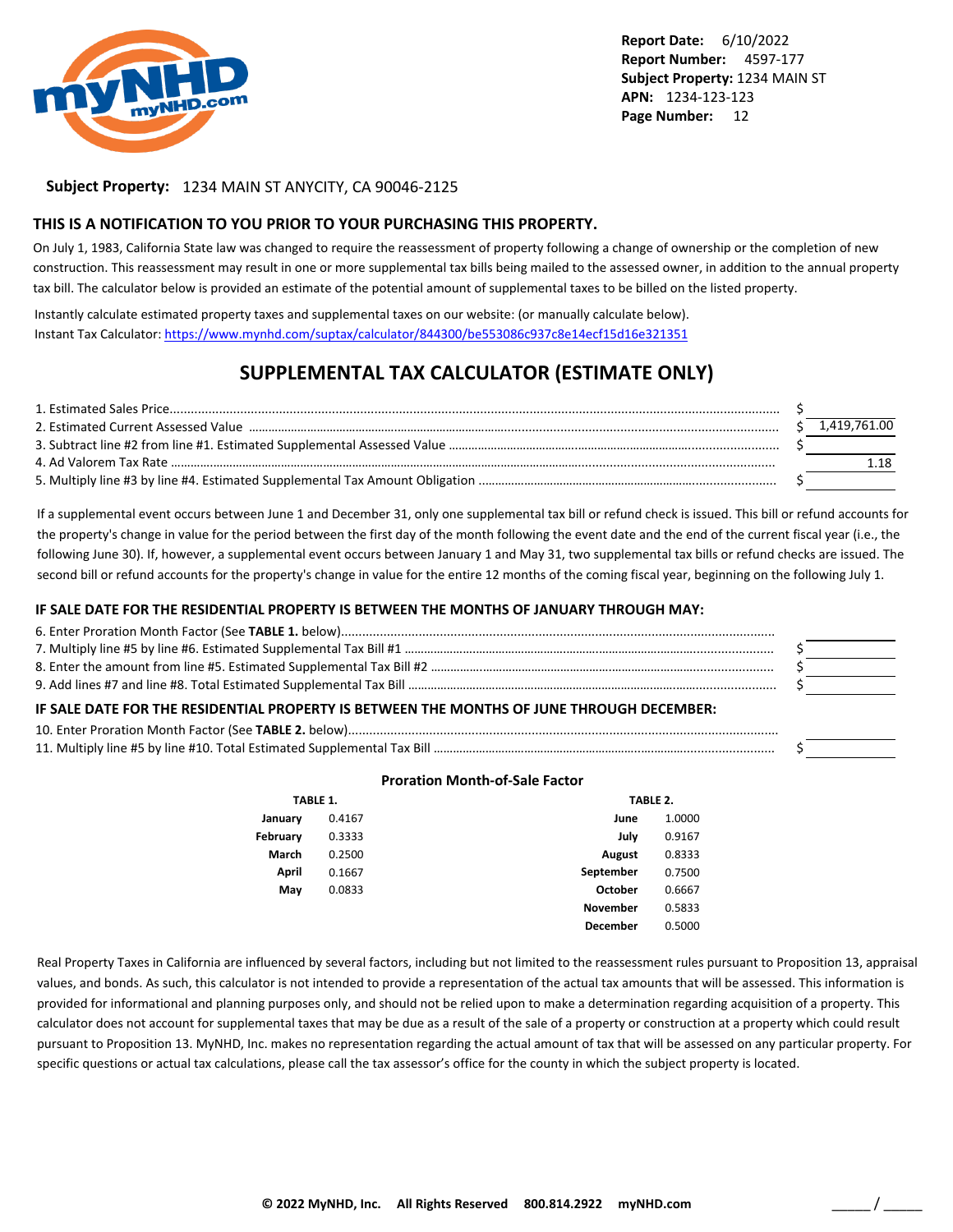<span id="page-14-0"></span>

### **NOTICE OF SUPPLEMENTAL PROPERTY TAX BILL**

In accordance with Section 1102.6c of the Civil Code, it is the sole responsibility of the seller of any real property, or his or her agent, to deliver to the prospective purchaser a disclosure notice of the following:

**California property tax law requires the Assessor to revalue real property at the time the ownership of the property changes. Because of this law, you may receive one or two supplemental tax bills, depending on when your loan closes.**

**The supplemental tax bills are not mailed to your lender. If you have arranged for your property tax payments to be paid through an impound account, the supplemental tax bills will not be paid by your lender. It is your responsibility to pay these supplemental bills directly to the Tax Collector. If you have any question concerning this matter, please call your local Tax Collector's Office.**

As stated above, California law requires that the Assessor re-appraise property upon a change of ownership or the completion of new construction (the "Triggering Event"). This re appraisal results in a supplemental tax assessment which is based on the difference between the new value and the old value of the property, multiplied by the property's Ad Valorem tax rate. The resulting Supplemental Tax amount is then pro-rated, based upon the number of months remaining in the fiscal year in which the Triggering Event occurred.

The number of tax bills which will be issued also depends on the date the event Triggering Event occurred. If the change of ownership or new construction is completed between January 1st and May 31st, the result will be two supplemental assessments levied on two supplemental tax bills. If the event occurs between June 1st and December 31st, then only one supplemental bill will be issued.

### **MANDATORY PRIVATE TRANSFER FEE DISCLOSURE PURSUANT TO CIVIL CODE SECTION 1102.6E**

A "Private Transfer Fee" is a fee imposed by a private entity such as a property developer, home builder, or homeowner association, when a property within a certain type of subdivision is sold or transferred. A Private Transfer Fee may also be imposed by an individual property owner. Private Transfer Fees are different from and are charged in addition to any Documentary Transfer Taxes levied by a City or County Government upon sale or transfer of a property.

Civil Code Section 1098 defines a "Transfer Fee" as "any fee payment requirement imposed within a covenant, restriction, or condition contained in any deed, contract, security instrument, or other document affecting the transfer or sale of, or any interest in, real property that requires a fee be paid upon transfer of the real property." Certain existing fees such as governmental fees, court ordered fees, mechanic lien fees, common interest development fees, etc. are specially excluded from the definition of "Transfer Fee".

**To determine if the property is subject to a Transfer Fee, OBTAIN COPIES OF ALL THE EXCEPTIONS LISTED ON THE PRELIMINARY (TITLE) REPORT FROM THE TITLE COMPANY AND READ THEM TO DETERMINE IF ANY TRANSFER FEES ARE APPLICABLE. Please be aware that private transfer fees may be difficult to identify by simply reading the title report.**

**Effective January 1, 2008, Civil Code Section 1102.6e requires the Seller to notify the Buyer of whether a private transfer fee applies and if present, to disclose certain specific information about the fee.**

**Content of Disclosure:** Civil Code Section 1102.6e requires the Seller to disclose specific information about any Transfer Fee that may affect the property. Please refer to the Section 1102.6e or the California Association of Realtors Notice of Private Transfer Fee Form, for a standard format to use in making the Transfer Fee Disclosure if such a disclosure is required.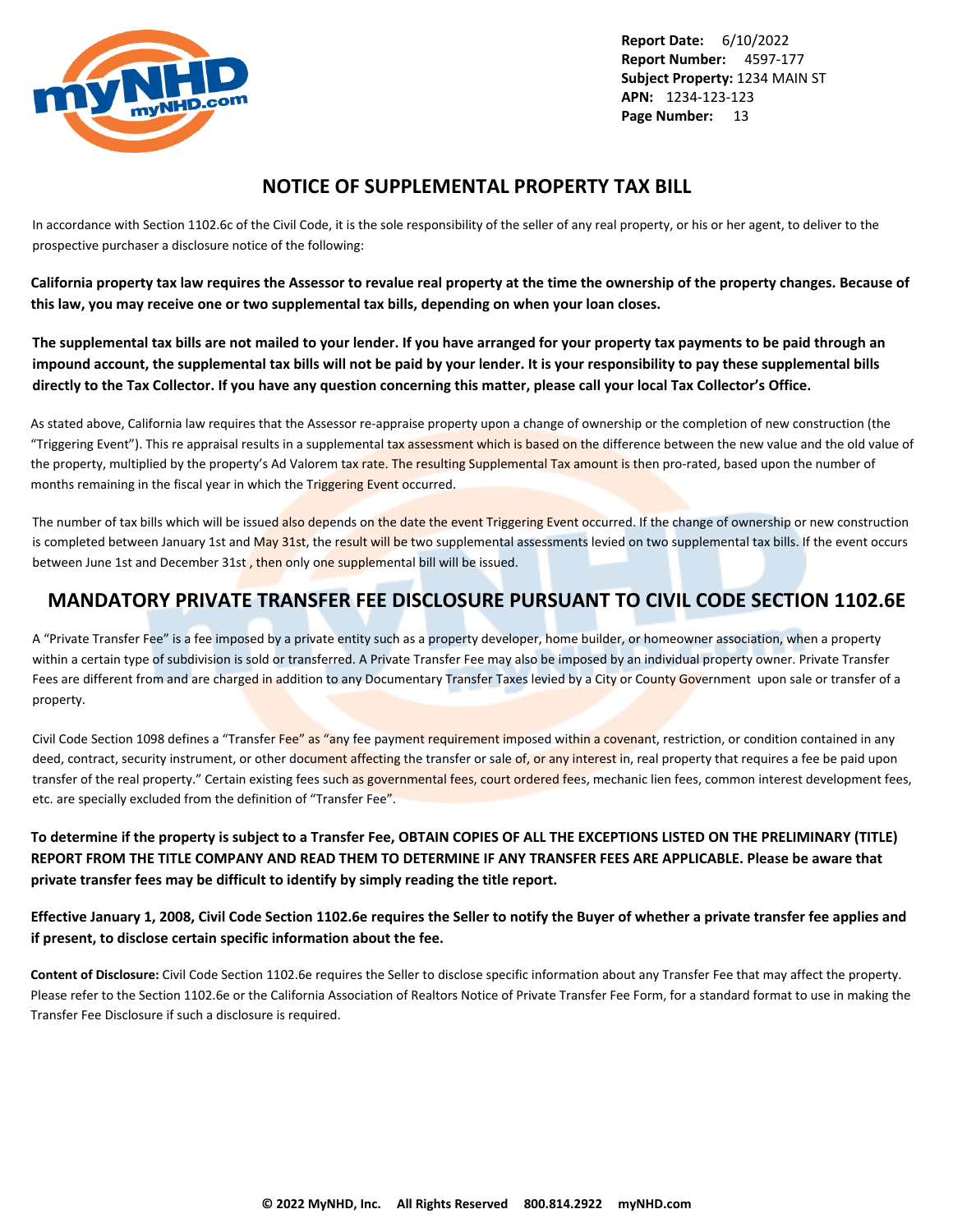

**How to Determine the Existence of a Transfer Fee:** If a Transfer Fee does exist affecting the property, the document creating the fee may be on file with the County Recorder as a notice recorded against the property and should be disclosed in the preliminary (title) report on the property. However, the preliminary (title) report will merely disclose the existence of the documents affecting title, not the content of the documents. The title of a document may also not be sufficient to disclose that a transfer fee is included in its terms. Accordingly Seller should (a) request the title company which issued the preliminary (title) report to provide copies of the documents shown as "exceptions," and (b) review each document to determine if it contains a transfer fee.

### **Documentary Transfer Taxes**

This is a government tax imposed by a City or County when a property within the jurisdiction is sold or transferred. It is NOT the same as a Private Transfer Fee, which may be imposed by a private entity such as a property developer, home builder, or homeowner association. However, it is a similar fee due upon closing, calculated based on a percentage of the purchase price.

**Transfer Tax Defined.** Pursuant to Revenue and Taxation Code Sections 11911-11929, Counties and Cities are authorized to impose a tax on the transfer of property located within their jurisdiction. The tax is commonly known by various names, including the Documentary Transfer Tax,Real Property Transfer Tax, or Real Estate Transfer Tax (hereinafter, the "Transfer Tax").

How Much? Transfer Tax is due at closing and payable through escrow. This tax does not expire. All future sales of this property will be charged this tax at close of escrow. The amount of the Transfer Tax is based on the value or sale prices of the property that is transferred. The County rate is one dollar and ten cents (\$1.10) for each one thousand dollars (\$1.000) of value. The rate for noncharter ("general law") cities is one-half of the County rate and is credited against the County tax due. Charter cities may impose a transfer tax at a rate higher than the County rate.

For any City or County in California, the Transfer Tax rate ("Tax Rate Table") is available at no charge from many sources, most conveniently on the website of the California Local Government Finance Almanac (sponsored by the California League of Cities): [http://www.californiacityfinance.com/](http://www.californiacityfinance.com/PropTransfTaxRates.pdf) [PropTransfTaxRates.pdf](http://www.californiacityfinance.com/PropTransfTaxRates.pdf).

To estimate the Transfer Tax for the property, multiply the Property's estimated sales price (in thousands of dollars) by the amount shown in the Tax Rate Table for the City and County in which the property is located.

Who Pays? The law states that, "the Transfer Tax must be paid by the person who makes signs or issues any document subject to the tax, or for whose use or benefit the document is made, signed or issued." In practice, this means that the payment of the Transfer Tax is customarily made by the Seller or the Buyer, or shared by both, depending on the jurisdiction in which the transferred property is located.

**Are there any exemptions?** The Revenue and Taxation Code, which provides the statutory authority for counties to impose the Transfer Tax, specifically exempts from the transfer tax the following transactions:

1. Instruments in writing given to secure a debt.

2. Transfers whereby the federal or any state government, or agency, instrumentality or political subdivision thereof, acquires title to realty.

3. Transfers made to effect a plan of reorganization or adjustment (i) confirmed under the Federal Bankruptcy Act, (ii) approved in

certain equity receivership proceedings or (iii) whereby a mere change in identity, form or place of organization is effected.

4. Certain transfers made to effect an order of the Securities and Exchange Commission relating to the Public Utility Holding Company Act of 1935.

5. Transfers of an interest in a partnership (or, beginning January 1, 2000, an entity treated as a partnership for federal income tax purposes) that holds realty, if (i) the partnership is treated as continuing under IRC § 708 and (ii) the continuing partnership continues to hold the realty.

6. Certain transfers in lieu of foreclosure.

7. Transfers, divisions or allocations of community, quasi-community or quasi-marital property between spouses pursuant to, or in contemplation of, a judgment under the Family Code.

8. Transfers by the State of California, or any political subdivision, agency or instrumentality thereof, pursuant to an agreement whereby the purchaser agrees to immediately reconvey the realty to the exempt agency.

9. Transfers by the State of California, or any political subdivision, agency or instrumentality thereof, to certain nonprofit corporations.

10. Transfers pursuant to certain inter vivos gifts or inheritances.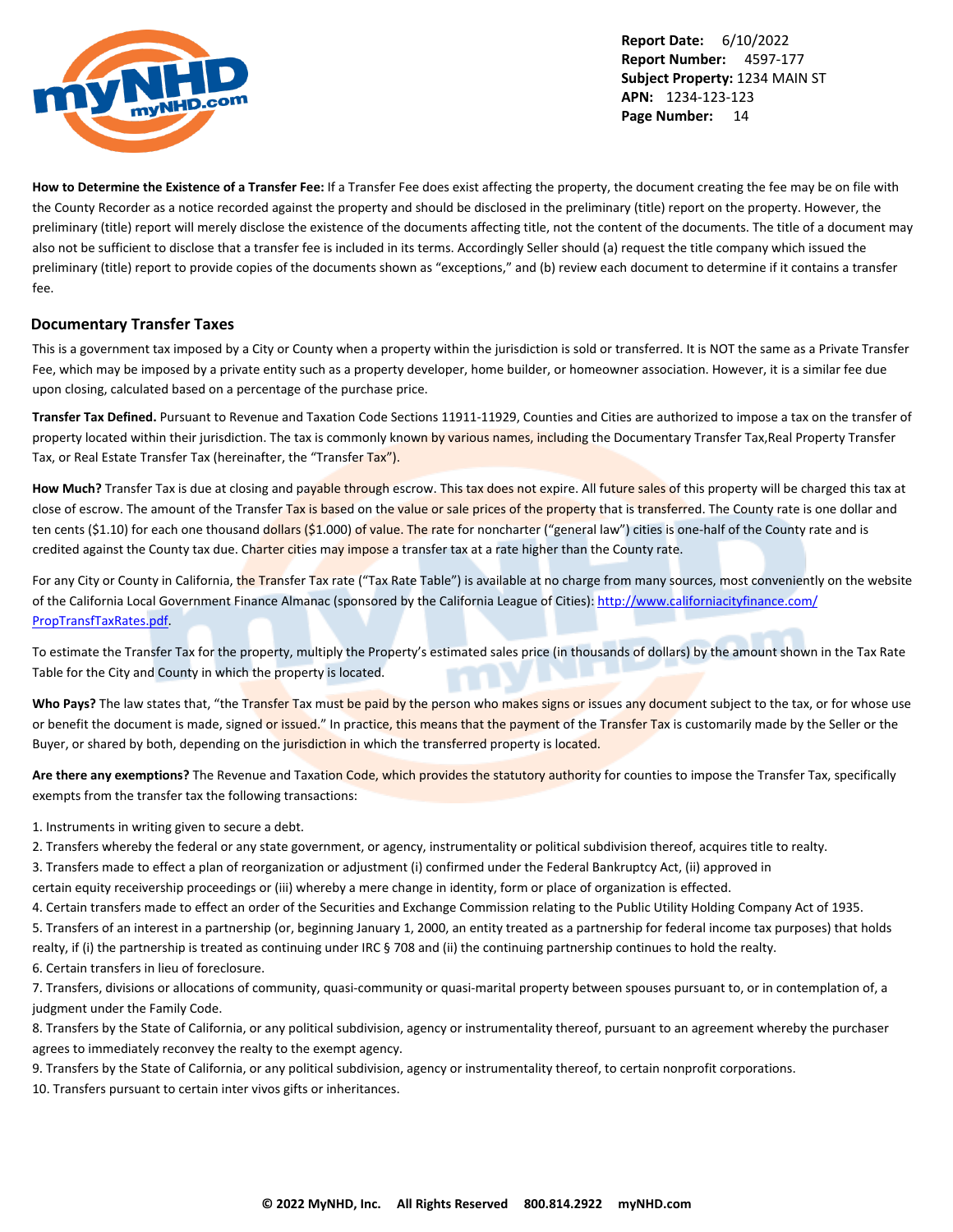<span id="page-16-0"></span>

### **NOTICE OF DATABASE DISCLOSURE**

Pursuant to Section 290.46 of the Penal Code, information about specified registered sex offenders is made available to the public via an Internet Website by the Department of Justice at <www.meganslaw.ca.gov>. Depending on an offender's criminal history, this information will include either the address at which the offender resides or the community of residence and Zip Code in which he or she resides. California Law (AB 488), signed by the Governor on September 24, 2004, provides the public with Internet access to detailed information on registered sex offenders. The Sex Offender Tracking Program of the California Department of Justice maintains the database of the locations or persons required to register pursuant to paragraph (1) of subdivision (a) of Section 290.46 of the Penal Code. The online database is updated with data provided by local sheriff and police agencies on an ongoing basis. It presents offender information in 13 languages; may be searched by sex offender's specific name, zip code, or City/County provides access to detailed personal profile information on each registrant; and includes a map of the neighborhood surrounding any particular property.

#### **California Department of Justice Information Sources:**

Megan's Law Sex Offender Locator Web Site: <http://www.meganslaw.ca.gov>. California Department of Justice Megan's Law Email Address: [meganslaw@doj.ca.gov](mailto:meganslaw@doj.ca.gov).

#### **Local Information Locations for the Subject Property:**

All sheriffs' departments and every police department in jurisdiction with a population of 200,000 or more are required to make a CD-ROM available free to the public for viewing. Although not required, many other law enforcement departments in smaller jurisdictions make the CD-ROM available as well. Please contact the local law enforcement department to investigate availability.

### **NOTICE OF MINIMUM ENERGY CONSERVATION STANDARDS FOR RESIDENTIAL CENTRAL AIR CONDITIONERS AND HEAT PUMPS**

Manufacturers have been required to comply with the Department of Energy's ("DOE") energy conservation standards for residential central air conditioners and heat pumps since 1992. From time to time the DOE amends the minimum seasonal energy efficiency ratio ("SEER") for such equipment for the purpose of saving energy. Equipment manufactured after January 1, 1992, and before January 23, 2006, must meet a minimum SEER rating of 10. Equipment manufactured between January 23, 2006 and January 1, 2015, must meet a minimum SEER rating of 13. After January 1, 2015, equipment installed in California must meet a minimum SEER rating of 14. The law does not require a seller to replace non-compliant existing equipment upon transfer. For more information about the new standards please visit [https://www1.eere.energy.gov/buildings/appliance\\_standards/product.aspx/](https://www1.eere.energy.gov/buildings/appliance_standards/product.aspx/productid/75) [productid/75.](https://www1.eere.energy.gov/buildings/appliance_standards/product.aspx/productid/75)

### **CONTAMINATED WATER ADVISORY**

According to the Public Policy Institute of California almost 400 small rural water systems and schools are unable to provide safe drinking water. In some areas, nitrate produced by nitrogen fertilizers and manure—is polluting local groundwater basins. Chemicals such as arsenic, chromium-6 and lead are also a challenge.

The San Joaquin Valley is particularly hard hit by nitrate: 63 percent of the state's public water systems that report violations of health standards for the contaminant in 2015 were in the Valley. Nitrate is the most critical and immediate contaminant in the San Joaquin Valley according to Thomas Harter University of California, Davis.

About 1 million Californians can't safely drink their tap water. Approximately 300 water systems in California currently have contamination issues ranging from nitrates, arsenic lead and uranium at levels that create severe health issues.

**In particular the city of Fresno has Lead contamination in the northeast portion of the city.**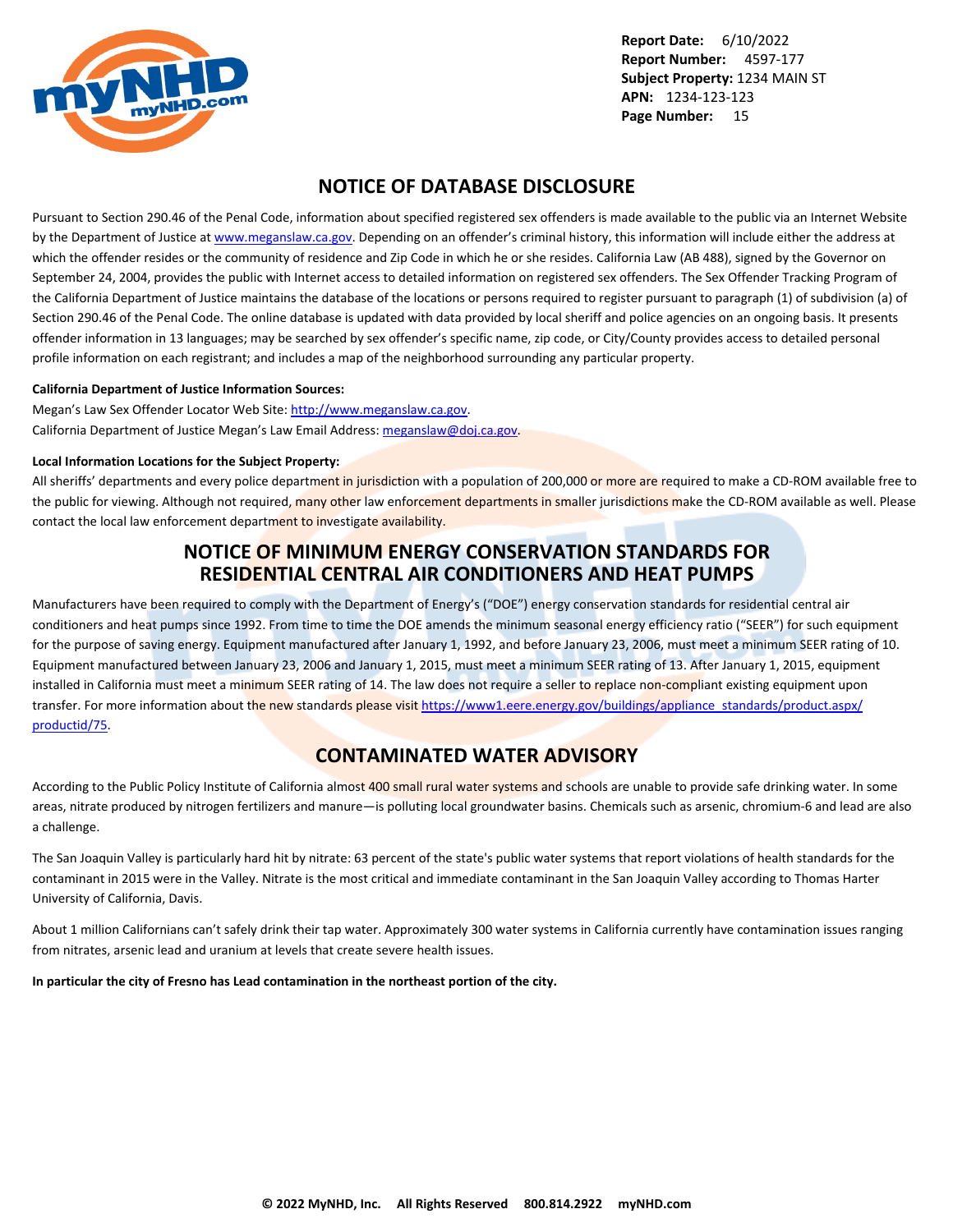<span id="page-17-0"></span>

### **NOTICE OF CALIFORNIA'S 2013 ENERGY EFFICIENCY STANDARDS**

Public Resources Code Sections 25402 and 25402.1 were enacted in 1975 as part of the enabling legislation establishing the California Energy Commission and its basic mandates. These sections require the Energy Commission to adopt, implement, and periodically update energy efficiency standards for both residential and nonresidential buildings.

 The Standards must be cost effective based on the life cycle of the building, must include performance and prescriptive compliance approaches, and must be periodically updated to account for technological improvements in efficiency technology. Accordingly, the California Energy Commission has adopted and periodically updated the Standards (codified in Title 24, Part 6 of the California Code of Regulations) to ensure that building construction, system design and installation achieve energy efficiency and preserve outdoor and indoor environmental quality. The Standards establish a minimum level of building energy efficiency. A building can be designed to a higher efficiency level, resulting in additional energy savings.

 The 2013 Building Energy Efficiency Standards, which are effective July 1, 2014, focus on several key areas to improve the energy efficiency of newly constructed buildings and additions and alterations to existing buildings, and include requirements that will enable both demand reductions during critical peak periods and future solar electric and thermal system installations. The most significant efficiency improvements to the residential Standards are proposed for windows, envelope insulation and HVAC system testing. The most significant efficiency improvements to the nonresidential Standards are proposed for lighting controls, windows, unitary HVAC equipment and building commissioning. New efficiency requirements for process loads such as commercial refrigeration, data centers, kitchen exhaust systems and compressed air systems are included in the nonresidential Standards. The 2013 Standards include expanded criteria for acceptance testing of mechanical and lighting systems, as well as new requirements for code compliance data to be collected in a California Energy Commission-managed repository. Compliance with the standard is assured by hiring a contractor who is properly licensed, and doing the installation with a building permit so that the City Building Inspector can check the work when completed. For more information, visit [http://](http://www.energy.ca.gov/title24/2013standards/) [www.energy.ca.gov/title24/2013standards/](http://www.energy.ca.gov/title24/2013standards/).

### **NOTICE OF HOME ENERGY EFFICIENCY IMPROVEMENTS TAX CREDIT ADVISORY**

According to the DOE, the higher replacement cost of SEER compliant air conditioning system will be offset by a savings of up to 23 percent in monthly energy costs. The California Energy Commission notes that leaking ductwork accounts for up to 25 percent of the heating costs of a typical home. Therefore, compliance with the new Federal and State standards offers substantial benefits to the property owner, as well as significant environmental benefits through decreased energy consumption, compared with older systems. In addition, consumers who purchase and install specific products, such as energy efficient windows, insulation, doors, roofs, and heating and cooling equipment in the home can receive a tax credit of up to \$500 beginning January 2006. For more information visit [http://www.energy.gov/taxbreaks.htm.](http://www.energy.gov/taxbreaks.htm)

### **NOTICE OF WILLIAMSON ACT**

The [Williamson Act](http://www.conservation.ca.gov/dlrp/lca) (California Land Conservation Act of 1965: Government Code Section 51200 et. seq.) is a state agricultural land protection program in which local governments elect to participate. The intent of the program is to preserve agricultural lands by discouraging their premature and unnecessary conversion to urban uses. No later than 20 days after a city or county enters into a contract with a landowner pursuant to this chapter, the clerk of the board or council, as the case may be, shall record with the county recorder a copy of the contract which would impart notice and therefore appear in the title report.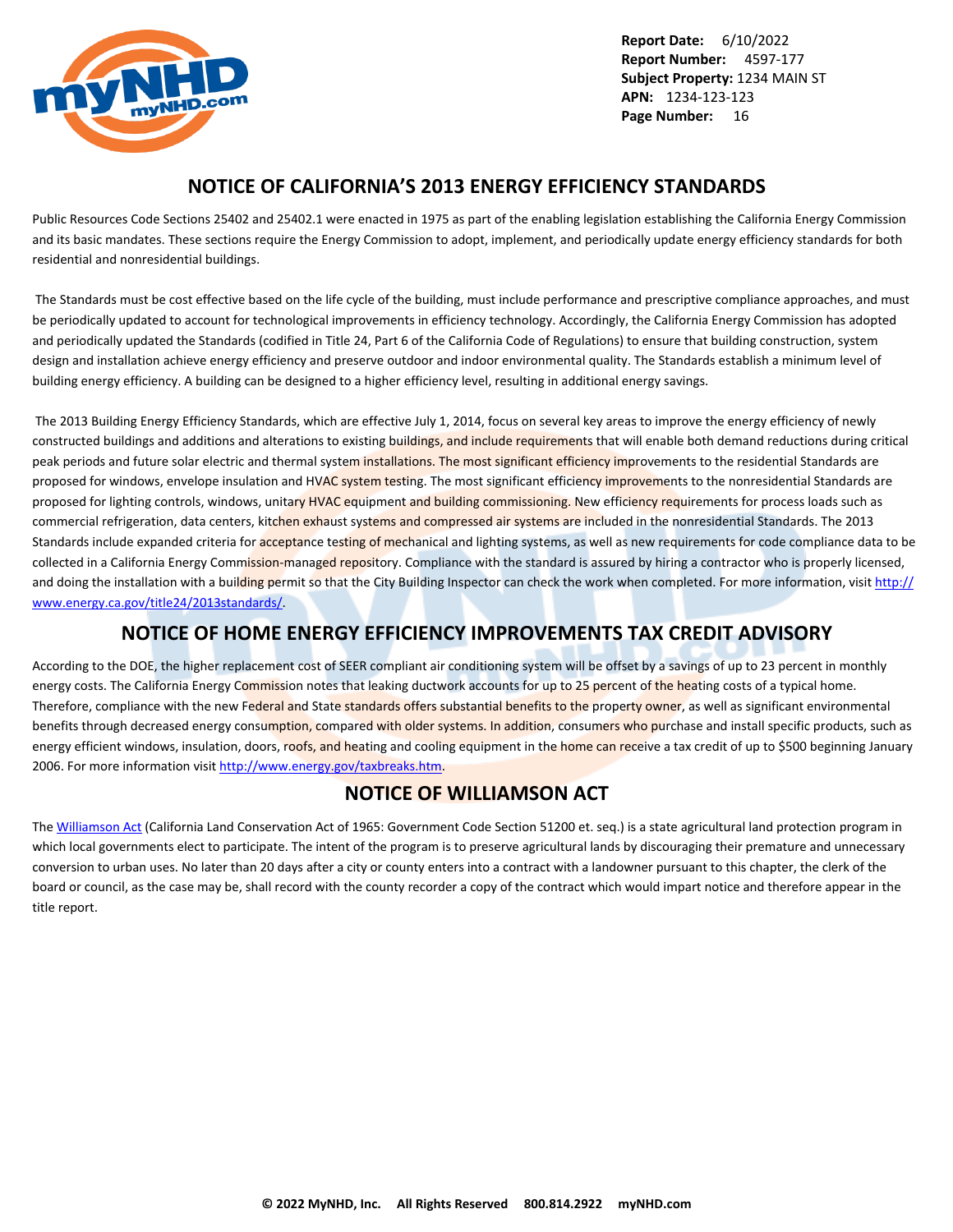<span id="page-18-0"></span>

### **MOLD ADDENDUM**

All prospective home and condominium purchasers are advised to thoroughly inspect the Property for mold. Mold may appear as discolored patches or cottony or speckled growth on walls, furniture, or floors, and it often has an earthy or musty odor. Mold may also grow beneath water-damaged surfaces and floors, behind walls and above ceilings. Therefore, if a property has an earthy smell or musty odor, mold contamination may exist even if no actual mold growth is visible.

Mold only needs a food source (any organic material such as wood, paper, dirt or leaves) and moisture to grow. There are many potential food sources for mold in homes. Therefore, preventing excess moisture is the key to preventing mold growth. Excess moisture can come from many sources, including flooding, plumbing or roof leaks, lawn sprinklers hitting the house, air conditioner condensation, humidifiers, overflow from sinks and sewers, steam, and wet clothes drying indoors. Be sure to inspect the Property for sources of excess moisture, current water leaks and evidence of past water damage. Once mold is found and the contaminated area properly cleaned up, mold growth is likely to recur unless the source of moisture is also eliminated.

If it is suspected that the Property has a mold problem, be sure to have a qualified inspector conduct a more thorough inspection. All areas contaminated with mold should be properly and thoroughly remediated.

Additional information can be found in the Homeowner's Guide to Earthquake Safety and Environmental Hazards and in the following publication:

#### **Mold In My Home: What Do I Do?**

Available online at [http://www.cdph.ca.gov/programs/IAQ/Documents/MIMH\\_2012-07-05.pdf](http://www.cdph.ca.gov/programs/IAQ/Documents/MIMH_2012-07-05.pdf). For more information visit: <www.cal-iaq.org>

### **NOTICE OF METHAMPHETAMINE CONTAMINATION**

The Methamphetamine Contaminated Property Act of 2005 requires the clean up of the property so it can be safe for occupancy if the property is found to be contaminated. In addition the bill provides for the imposition of a civil penalty (fines up to \$5,000) upon a property owner who does not provide a notice or disclosure in writing and acknowleged by the buyer as required by the act, or upon a person who violates an order issued by the local health officer prohibiting the use or occupancy of a property contaminated by a methamphetamine laboratory activity.

This law also requires the Department of Environmental Health (DEH) to respond to complaints of potentially contaminated property which includes evaluating the property, testing for contamination, notifying and posting of warning notices, issuing orders prohibiting occupancy if the site is not safe, as well as overseeing the ultimate return of the property to a safe environment. Property owners are responsible for all the costs that may be associated with these actions.

### **NOTICE OF ABANDONED WELLS**

According to the California Department of Water Resources an abandoned or "permanently inactive well" is a well that has not been used for a period of one year. Abandoned wells that are not properly sealed are a potential hazard to people and animals and may be a potential site of illegal waste disposal. Abandoned wells may allow contamination of groundwater. Abandoned wells should be destroyed in accordance with methods developed by the Department of Water Resources pursuant to Section 13800 of the Water Code.

### **NOTICE OF OIL AND GAS WELLS**

California is a leading oil producer with most production in Los Angeles, Kern, Fresno, and Ventura Counties. There are thousands of idle and "orphan" wells. An idle well is a well that has not produced oil and/or gas or has not been used for fluid injection for six months during the last five years. The Division of Oil, Gas, and Geothermal Resources tracks and maintains an idle-well inventory. According to the Division an abandoned or "orphan" well is a well that has been deserted and has no viable operator or owner. The Division plugged 1,062 orphan wells from 1977 to 2004 at a cost of 14.8 million dollars. Oil and gas wells pose a threat to humans for fall hazard, fire hazard, groundwater contamination, methane gas seeps, and other hazards.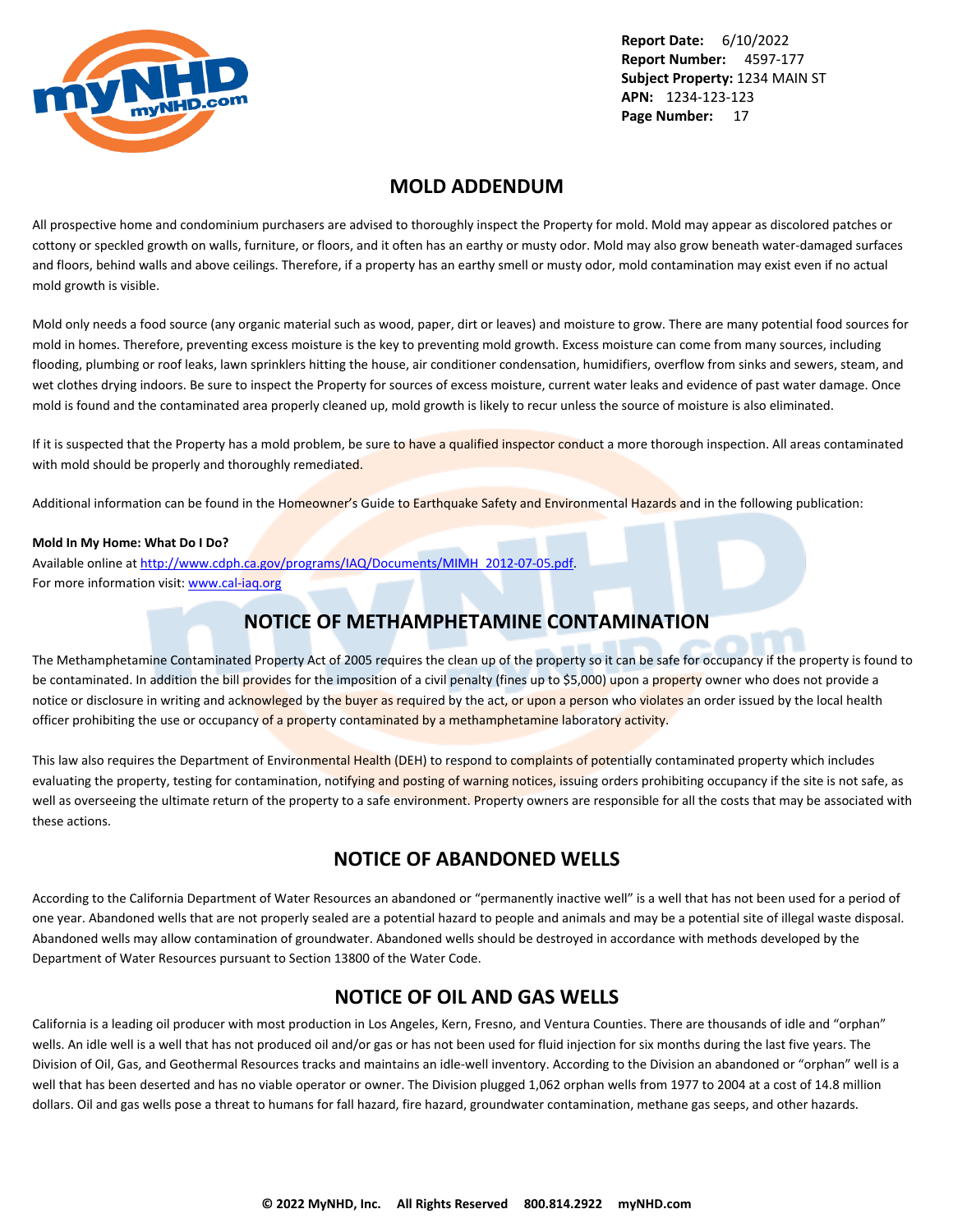<span id="page-19-0"></span>

### **NOTICE OF NATURALLY OCCURRING ASBESTOS**

Asbestos refers to naturally-occurring fibrous minerals found throughout the State of California. Serpentine, an ultra-mafic rock, contains asbestos and is commonly found in the Sierra foothills, the Coast Ranges, and the Klamath Mountains. On residential properties, naturally-occurring asbestos sources are typically dust from unpaved roads or driveways. Paving the unpaved driveways or roads can help to reduce exposure to asbestos. Asbestos is a known carcinogen and exposure may increase the risk of lung cancer. It is recommended that prospective buyers in an area designated as a Naturally Occurring Asbestos Zone consult an appropriate expert(s) who can test and identify naturally occurring asbestos rocks, on or near the property, which are exposed and may present a health risk. For more information please visit the Air Resources Board of the California Environmental Protection Agency website: [http://](http://www.arb.ca.gov/homepage.htm) [www.arb.ca.gov/homepage.htm](http://www.arb.ca.gov/homepage.htm).

### **RADON GAS ADVISORY**

THE COUNTY IN WHICH THE SUBJECT PROPERTY IS LOCATED IS DESIGNATED ZONE  $\overline{2}$  FOR RADON GAS POTENTIAL

Radon is a gas that is produced from the radioactive decay of uranium and thorium found in certain rock and soil types. Radon, an odorless and colorless gas, can move from the soil into buildings. Exposure to concentrated levels of radon can increase a person's risk of developing lung cancer.

The Highest Radon Potential, Zone 1, is set at 4.0pCi/l and above by the U.S. Environmental Protection Agency ("EPA"). Moderate Radon Potential, Zone 2, is set at between2.0pCi and 4.0pCi/l. Low Radon Potential, Zone 3, is set at less than 2.0pCi/l. The EPA recommends indoor radon testing for all homes and recommends radon reduction measures for homes with radon levels of 4.0pCi/l and above. Radon testing kits can be purchased by homeowners or homeowners can hire contractors to provide the testing. For more information please visit <http://www.MyNHD.com/booklets/RadonInformation.pdf>.

### **NOTICE OF ABANDONED MINES ADVISORY**

According to the Abandoned Mine Lands Unit of the State of California Department of Conservation, there are more than 165,000 mines features on more than 47,000 abandoned mine sites in the State of California. Approximately 84 percent of those sites contain physical safety hazards. The public is warned against entering any open shafts or mine openings. For more information please visit the Abandoned Mine Lands Unit website: [http://](http://www.conservation.ca.gov/omr/abandoned_mine_lands/Pages/Index.aspx) [www.conservation.ca.gov/omr/abandoned\\_mine\\_lands/Pages/Index.aspx](http://www.conservation.ca.gov/omr/abandoned_mine_lands/Pages/Index.aspx).

### **WOOD-BURNING HEATER ADVISORY**

The Clean Air Act is the law that defines EPA's responsibilities for protecting and improving the nation's air quality and the stratospheric ozone layer. Using a nationwide network of monitoring sites, EPA has developed ambient air quality trends for particle pollution, also called Particulate Matter (PM). Under the [Clean Air](http://www.epa.gov/airtrends/pm.html) Act, EPA sets and reviews national air quality standards for PM. Air quality monitors measure concentrations of PM throughout the country. EPA, state, tribal and local agencies use that data to ensure that PM in the air is at levels that protect public health and the environment.

"Particulate matter," also known as particle pollution or PM, is a complex mixture of extremely small particles and liquid droplets. Particle pollution is made up of a number of components, including acids (such as nitrates and sulfates), organic chemicals, metals, and soil or dust particles. The size of particles is directly linked to their potential for causing [health](http://www.epa.gov/pm/) problems. EPA is concerned about particles that are 10 micrometers in diameter or smaller because those are the particles that generally pass through the throat and nose and enter the lungs. Once inhaled, these particles can affect the heart and lungs and cause serious health effects. "Fine particles," such as those found in smoke and haze, are 2.5 micrometers in diameter and smaller. Approximately 10 million wood stoves are currently in use in the United States, and 70 to 80 percent of them are older, inefficient, conventional stoves that pollute.

[The Great American Woodstove Changeout](https://archive.epa.gov/bns/web/pdf/woodstovebrochure1_08.pdf) is a voluntary program designed to reduce particle pollution from woodstoves by encouraging people to replace older, more polluting stoves with EPA-certified stoves and fireplace inserts. It also provides information on building more efficient, less polluting fires. Certain jurisdictions have established legal requirements to reduce wood smoke. For example, some communities have restrictions on installing woodburning appliances in new construction. For more information on possible regulations in your area go to<https://www.epa.gov/residential-wood-heaters>.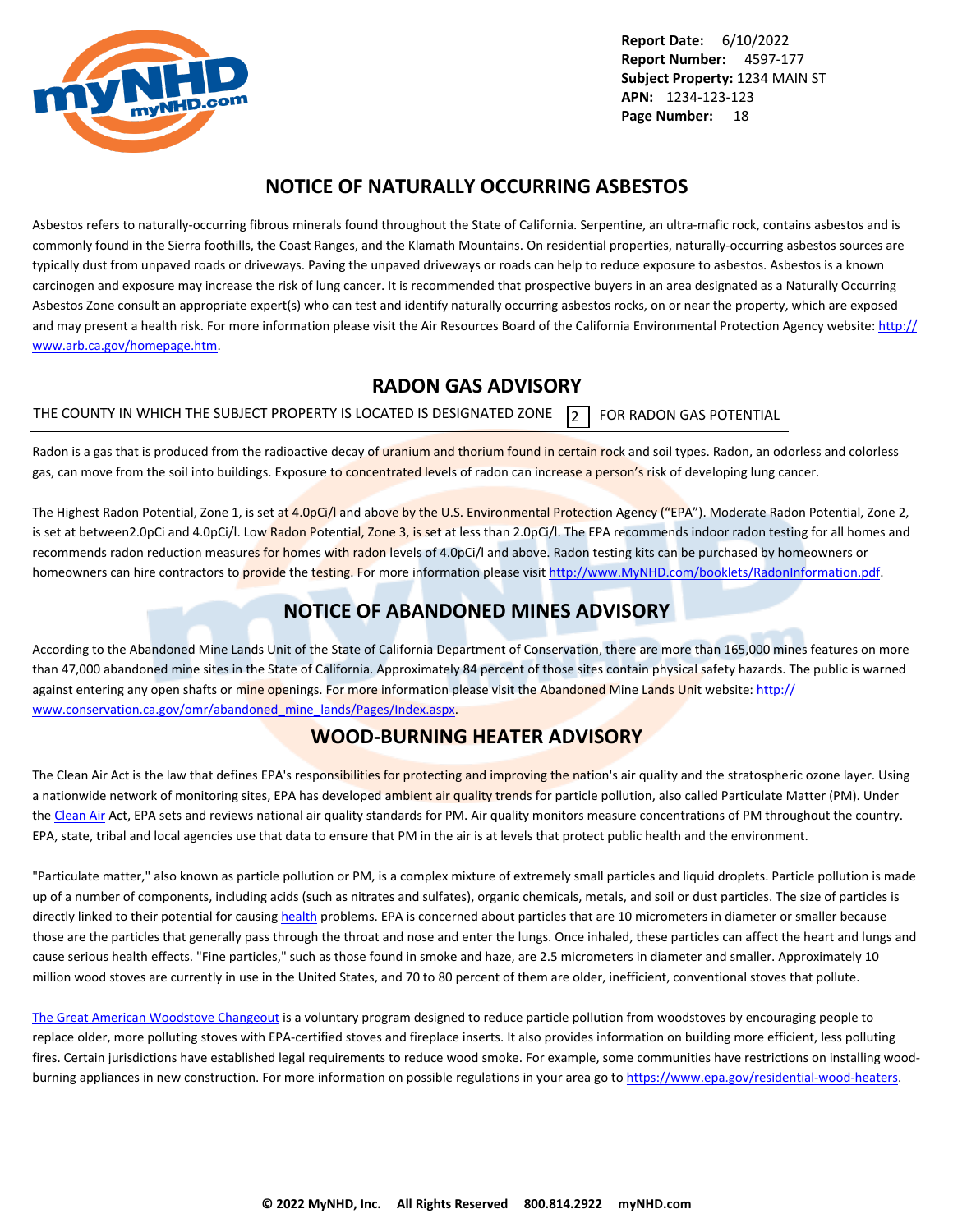<span id="page-20-0"></span>



### **ENVIRONMENTAL REPORT**

### **Report Summary Subject Property:** 1234 MAIN ST ANYCITY, CA 90046-2125 **APN:** 1234-123-123

Federal and state databases list numerous sites within California that have actual or potential environmental contamination associated with them. This Report identifies whether the subject property is located within a specific distance from sites listed within these databases. However, these databases are not all-inclusive and may be inaccurate; some environmental hazards have not yet been located or their location has been inaccurately recorded in the database. There may be errors or inaccuracies in the databases. Moreover, not all properties containing environmental contamination are listed in these databases. There are additional environmental concerns that may affect the subject property. Although data for these concerns are not provided in databases, brief descriptions of them are provided below. It should be noted that this does not constitute a complete listing of all environmental concerns. Therefore, no representations or warranties, express or implied, are made in connection with this environmental report, and all implied warranties are disclaimed. This Report is not a substitute for a Phase I Environmental Assessment. All of the Terms and Conditions applicable to the MyNHD Natural Hazard Disclosure Report are equally applicable to the MyNHD Environmental Report and are incorporated herein by reference.

|                                                           |                         |                         | <b>DISTANCE SEARCH</b> | <b>View Map</b> |
|-----------------------------------------------------------|-------------------------|-------------------------|------------------------|-----------------|
| <b>SUBJECT PROPERTY IS IN PROXIMITY TO:</b>               | <b>YES</b>              | <b>NO</b>               | <b>FROM PROPERTY</b>   | <b>DETAILS</b>  |
| EPA Final Superfund Site ("NPL")                          |                         | $\mathsf{X}$            | 1 Mile                 | Page 1          |
| Landfill and/or Waste Transfer Stations ("SWIS")          |                         | $\mathsf{X}$            | $\frac{1}{2}$ Mile     | Page 1          |
| Leaking Underground Storage Tanks ("LUST")                |                         | X                       | % Mile                 | Page 1          |
| The Resource Conservation and Recovery Act ("RCRA")       |                         | $\mathsf{X}$            | 1 Mile                 | Page 2          |
| Toxics Release Inventory ("TRI")                          |                         | $\mathsf{X}$            | 1 Mile                 | Page 2          |
| EnviroStor                                                | $\mathsf{\overline{X}}$ |                         | 1 Mile                 | Page 2          |
| Emergency Planning Zone ("RADIATION")                     |                         | $\mathsf{x}$            |                        | Page 3          |
| Spills, Leaks, Investigation, and Cleanups sites ("SLIC") | lx.                     |                         | 1 Mile                 | Page 3          |
| <b>CERCLIS</b>                                            |                         | $\overline{\mathsf{x}}$ | $\frac{1}{2}$ Mile     | Page 3          |
| Oil Wells                                                 |                         | $\mathsf{X}$            | 1⁄4 Mile               | Page 4          |
| Major Natural Gas Pipeline                                | lx.                     |                         | 1 Mile                 | Page 5          |
| Gas and Hazardous Liquid Transmission Pipelines           |                         | Included                |                        | Page 5          |
| Notice of Noise Pollution                                 |                         | Included                |                        | Page 6          |
| Notice of Air Pollution                                   |                         | Included                |                        | Page 6          |
| Notice of Electrical and Magnetic Fields ("EMF")          |                         | Included                |                        | Page 6          |
| Notice of Light Pollution                                 |                         | Included                |                        | Page 6          |
|                                                           |                         |                         |                        |                 |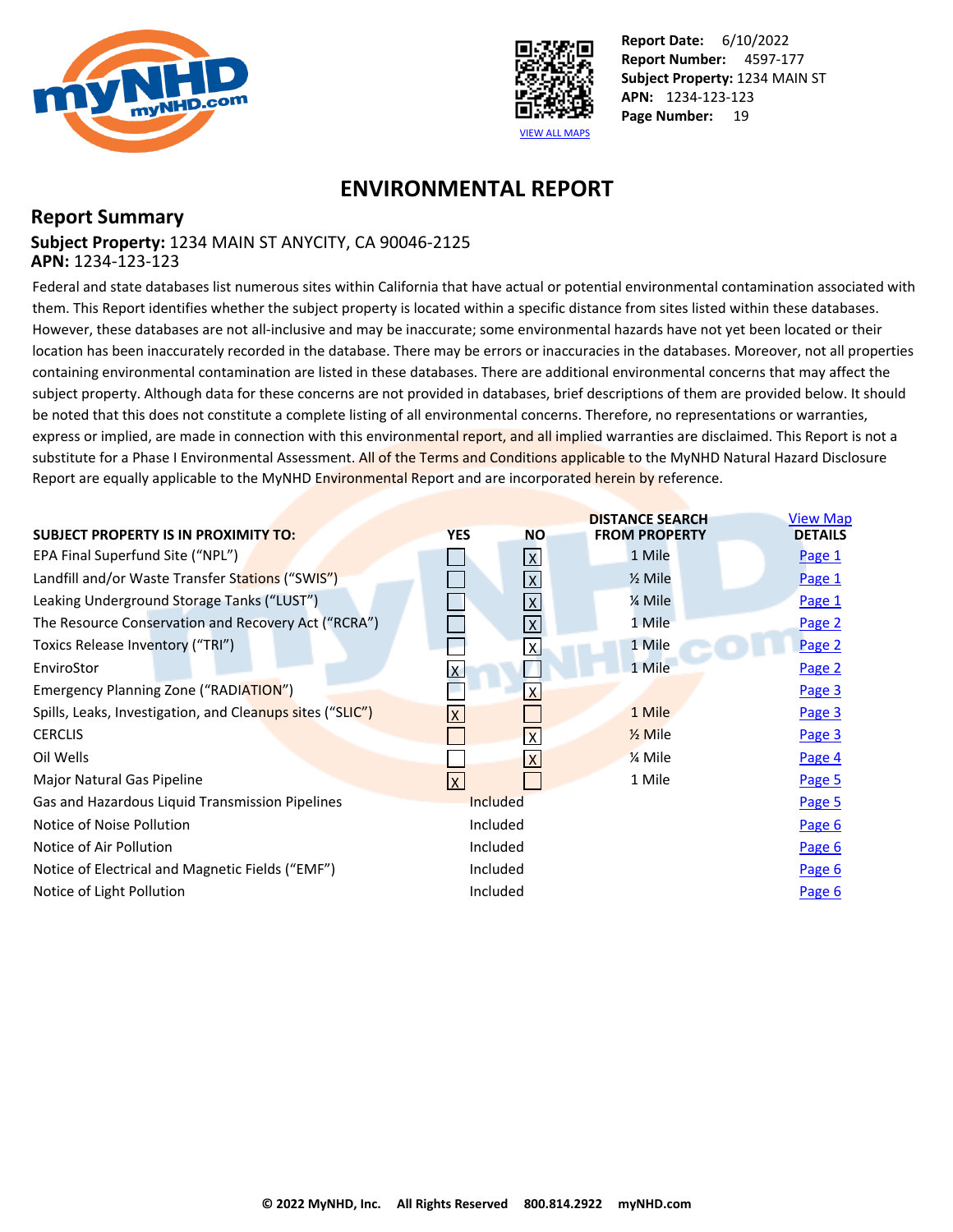<span id="page-21-0"></span>

#### **EPA FINAL SUPERFUND SITE ("NPL")**

#### SUBJECT PROPERTY  $\Box$  **IS**  $\Box$  **IS NOT** LOCATED WITHIN 1 MILE OF AN EPA FINAL SUPERFUND SITE ("NPL")

Superfund Site Information from the Environmental Protection Agency ("EPA") provides data on hazardous waste sites, potentially hazardous waste sites and remedial activities across the nation. It also contains sites that are on the National Priorities List ("NPL"). NPL is the list of known releases or threatened releases of hazardous substances, pollutants, or contaminants. According to the EPA, inclusion of a site on the NPL does not in itself reflect a judgment of the activities of its owner or operator, it does not require those persons to undertake any action, nor does it assign liability to any person. The NPL serves primarily informational purposes, identifying for the States and the public those sites or releases that appear to warrant remedial actions. For more information visit [http://www.epa.gov/superfund.](http://www.epa.gov/superfund)

#### **LANDFILLS AND/OR WASTE TRANSFER STATIONS ("SWIS")**

SUBJECT PROPERTY  $\Box$  **IS**  $\overline{X}$  **IS NOT** LOCATED WITHIN 1/2 MILE OF A LANDFILL AND/OR WASTE TRANSFER STATION ("SWIS")

The Solid Waste Information System ("SWIS") database contains data on solid waste facilities, operations, and disposal sites in California. Types of facilities include transfer stations, composting sites, landfills, material recovery sites, waste tire sites, as well as closed disposal sites. The database provides data on owner, location, operator, facility type, regulatory and operational status, authorized waste types, local enforcement agency, and inspection and enforcement records. The data is regularly updated. Enforcement and inspection data are current to the preceding quarter. For more information visit<http://www.calrecycle.ca.gov/SWFacilities/Directory>.

#### **LEAKING UNDERGROUND STORAGE TANKS ("LUST")**

SUBJECT PROPERTY **15 X IS NOT** LOCATED WITHIN <sup>%</sup> MILE OF A LEAKING UNDERGROUND STORAGE TANK ("LUST")

According to the State Water Resources Control Board ("SWRCB"), leaking underground storage tanks are a significant source of petroleum impacts to groundwater. They may pose potential risks to health and safety such as exposure from impacts to soil and/or groundwater, contamination of drinking water, contamination of water wells, and inhalation of vapors. The SWRCB maintains a database, Leaking Underground Storage Tank Information System ("LUSTIS"), which contains information investigation and cleanup data that is updated quarterly. All of the information formerly contained in the LUSTIS database now resides in the SWRCB Geotracker database. For more information visit <http://www.swrcb.ca.gov>or [www.geotracker.waterboards.ca.gov](http://www.geotracker.waterboards.ca.gov).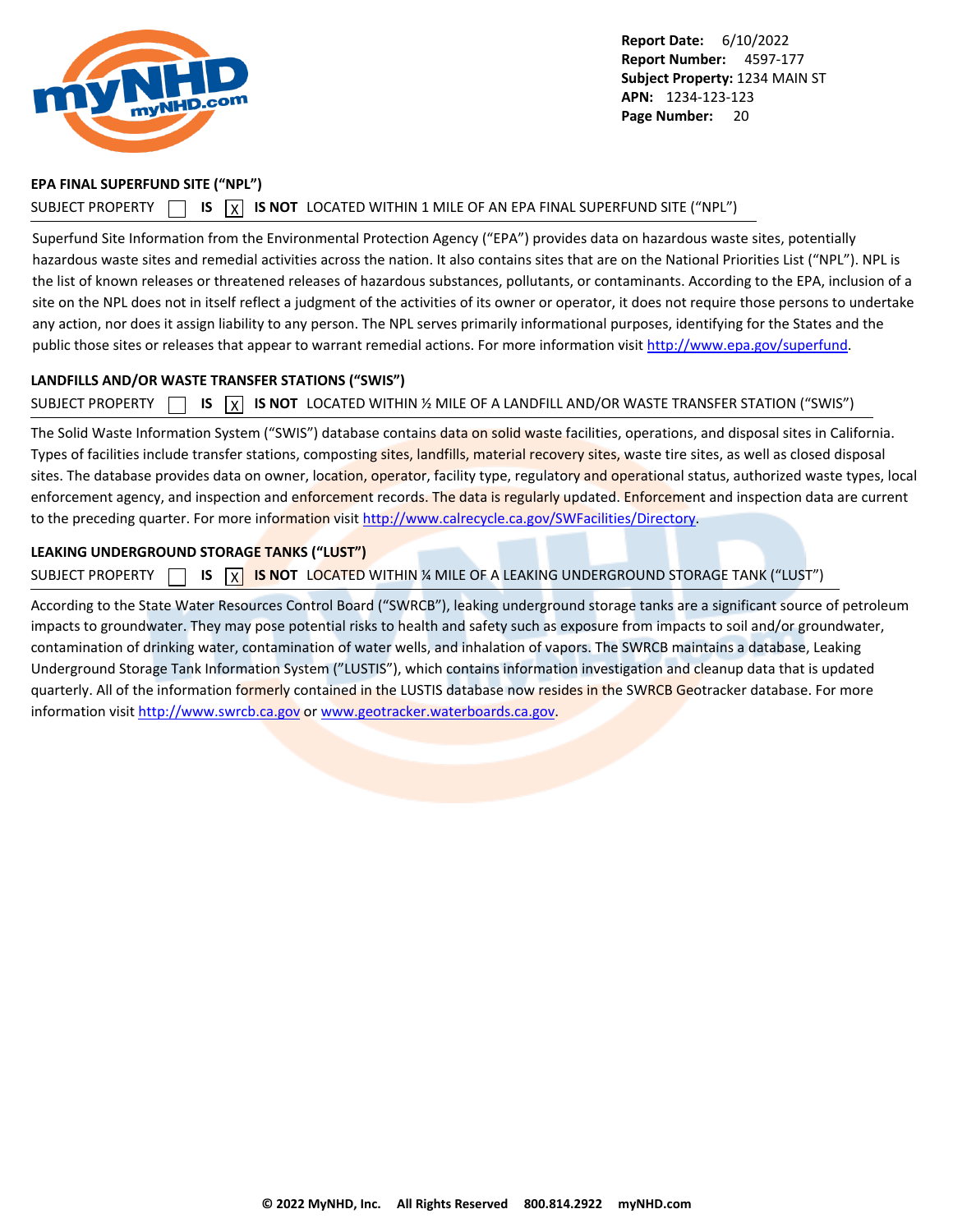<span id="page-22-0"></span>

#### **THE RESOURCE CONSERVATION AND RECOVERY ACT ("RCRA")**

SUBJECT PROPERTY **IS** IS **INOT** LOCATED WITHIN 1 MILE OF A RESOURCE CONSERVATION AND RECOVERY ACT ("RCRA") SITE

The Resource Conservation and Recovery Act ("RCRA"), enacted in 1976, is the principal federal law in the United States governing the disposal of solid waste and hazardous waste. Hazardous waste generators, transporters, treaters, storers and disposers of hazardous waste are required to provide information on their activities to state environmental agencies. These agencies then provide the information to regional and national EPA offices through the Resource Conservation and Recovery Act Information System ("RCRAInfo"). Information on cleaning up after accidents or other activities that result in a release of hazardous materials to the water, air or land must also be reported through RCRAInfo. For more information visit<https://www.epa.gov/rcra>.

#### **TOXICS RELEASE INVENTORY ("TRI")**

SUBJECT PROPERTY **15** IS **X** IS NOT LOCATED WITHIN 1 MILE OF A TOXICS RELEASE INVENTORY ("TRI") SITE

The Toxics Release Inventory ("TRI") is a publicly available EPA database that contains information on specific toxic chemical releases and other waste management activities reported annually by certain covered industry groups as well as federal facilities. This inventory was established under the Emergency Planning and Community Right-to-Know Act of 1986, which requires facilities to use their best readily available data to calculate their releases and waste management estimates. If facilities do not have actual monitoring data, submitted values are derived from various estimation techniques. This report incorporates original TRI reports since 2001 and any updates that are available. To view the data that has been submitted more recently than the published updates, please access EPA Envirofacts at [https://](https://www3.epa.gov/enviro/) [www3.epa.gov/enviro/](https://www3.epa.gov/enviro/).

### **ENVIROSTOR**

SUBJECT PROPERTY  $\boxed{\mathbf{x}}$ **IS 15 IS NOT** LOCATED WITHIN 1 MILE OF A HAZARDOUS WASTE AND CORRECTIVE ACTION FACILITY

### ("ENVIROSTOR") SITE

The mission of the California Environmental Protection Agency's Department of Toxic Substances Control ("DTSC") is to protect California's people and environment from the harmful effects of toxic substances by restoring contaminated properties, identifying and promoting safer ingredients in consumer products, and ensuring stewardship through enforcement, regulation and pollution prevention. The EnviroStor database contains detailed information on hazardous waste permitted and corrective action facilities, as well as existing site cleanup information. The DTSC manages this database and has developed a public website for informational searches on investigation, cleanup, permitting, and/or corrective actions that are planned, being conducted or have been completed under DTSC's oversight. The EnviroStor database can be accessed through the DTSC Web Page located at: [http://www.envirostor.dtsc.ca.gov.](http://www.envirostor.dtsc.ca.gov) Sites listed on the EnvrioStor website within one mile of the Property are listed below:

| <b>PROJECT NAME</b>                           | <b>PROGRAM TYPE</b> | <b>STATUS</b>              | DISTANCE (IN MILES) FROM<br><b>SUBJECT PROPERTY</b> |
|-----------------------------------------------|---------------------|----------------------------|-----------------------------------------------------|
| MICROPOLITAN SUNSET/FAIRFAX VOLUNTARY CLEANUP |                     | INACTIVE - ACTION REQUIRED | 0.38                                                |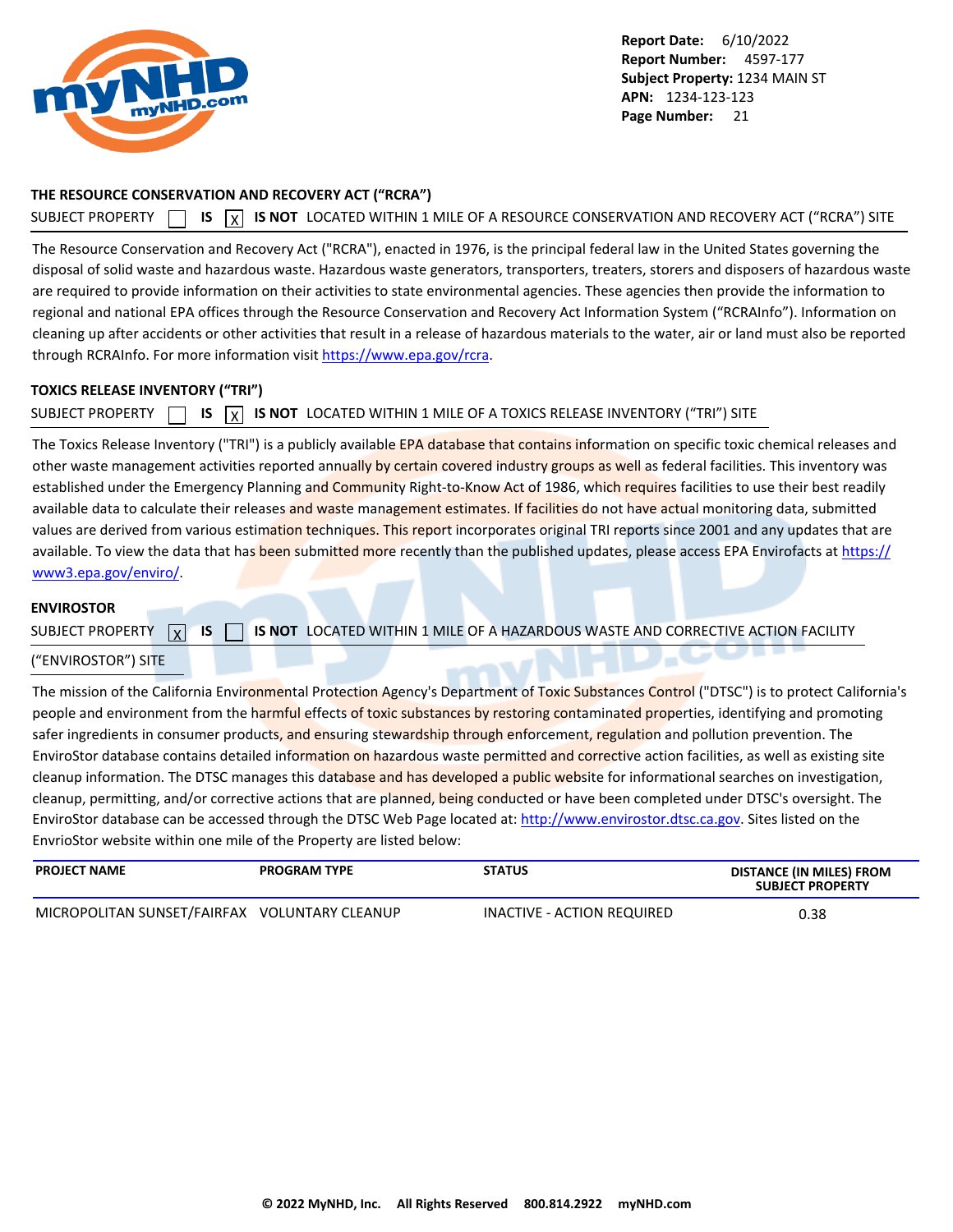<span id="page-23-0"></span>

### **Emergency Planning Zone ("RADIATION")**

### SUBJECT PROPERTY  $\Box$  **IS**  $\overline{X}$  **IS NOT** LOCATED IN AN EMERGENCY PLANNING ZONE

The Radiation Information Database (RADINFO) contains basic information about certain facilities that the U.S. Environmental Protection Agency (EPA) regulates for radiation and radioactivity. For more information see:<https://www.epa.gov/radiation>.

### **Spills, Leaks, Investigation, and Cleanups sites ("SLIC")**

|  |  |  |  | SUBJECT PROPERTY $\boxed{X}$ IS $\boxed{S}$ IS NOT LOCATED WITHIN 1 MILE OF A KNOWN SPILLS, LEAKS, INVESTIGATIONS & CLEANUP SITE |  |
|--|--|--|--|----------------------------------------------------------------------------------------------------------------------------------|--|
|--|--|--|--|----------------------------------------------------------------------------------------------------------------------------------|--|

In the Spills, Leaks, Investigations & Cleanup (SLIC) Program, Water Board staff oversee soil and water investigations, corrective actions, and human health risk assessments at sites with current or historic unauthorized discharges, which have adversely affected or threaten to adversely affect waters of the state. The program covers all types of pollutants (such as solvents, petroleum fuels, heavy metals, pesticides, etc) and all environments (including surface water, groundwater, sediment, and soil). Public participation is conducted and tailored to the needs of the community. SLIC sites within one mile of the Property are listed below:

| <b>SITE ID</b> | <b>SITE NAME</b>                                  | <b>ADDRESS</b>              | <b>STATUS</b>                                        | <b>DISTANCE (IN MILES) FROM</b><br><b>SUBJECT PROPERTY</b> |
|----------------|---------------------------------------------------|-----------------------------|------------------------------------------------------|------------------------------------------------------------|
| SLT4L3701810   | <b>DEL MAR CLEANERS</b>                           | 8025 SUNSET                 | Completed - Case<br>Closed                           | 0.45                                                       |
| SL0603717198   | <b>SUNSET GALLERIA</b>                            | 7107 SUNSET BLVD, WEST      | Completed - Case<br>Closed                           | 0.90                                                       |
| T10000006518   | <b>HOLLYWOOD OIL CORPORATION</b>                  | 7100 SUNSET BLVD W          | Informational<br><b>Item</b>                         | 0.92                                                       |
| SL204CX2382    | <b>METRO CLEANERS</b>                             | 7055-7065 SUNSET BLVD       | Open - Site<br>Assessment                            | 0.94                                                       |
| SL0603709744   | <b>FOUR SEASONS DRY CLEANERS &amp;</b><br>LAUNDRY | 8042 SANTA MONICA BLVD.     | Open -<br>Assessment &<br>Interim Remedial<br>Action | 0.97                                                       |
| SL2048F1700    | <b>CRESCENT SHOPPING CENTER</b>                   | 8100-8136 SANTA MONICA BLVD | Open -<br>Remediation                                | 0.99                                                       |

#### **CERCLIS**

SUBJECT PROPERTY  $\Box$  **IS**  $\Box$  **IS NOT** LOCATED WITHIN 1/2 MILE OF A KNOWN CERCLIS FACILITY.

The CERCLIS (Comprehensive Environmental Response, Compensation and Liability Information System) Database is now known as "SEMS" (Superfund Enterprise Management System) and includes all potential and confirmed hazardous waste sites at which the EPA Superfund program has some involvement. The EPA retired CERCLIS in November 2013 and has been transitioning to SEMS, which contains the same content as CERCLIS. SEMS contains information such as the current status of cleanup efforts, cleanup milestones reached, and amounts of liquid and solid media treated at sites on the National Priorities List (NPL) or under consideration for the NPL.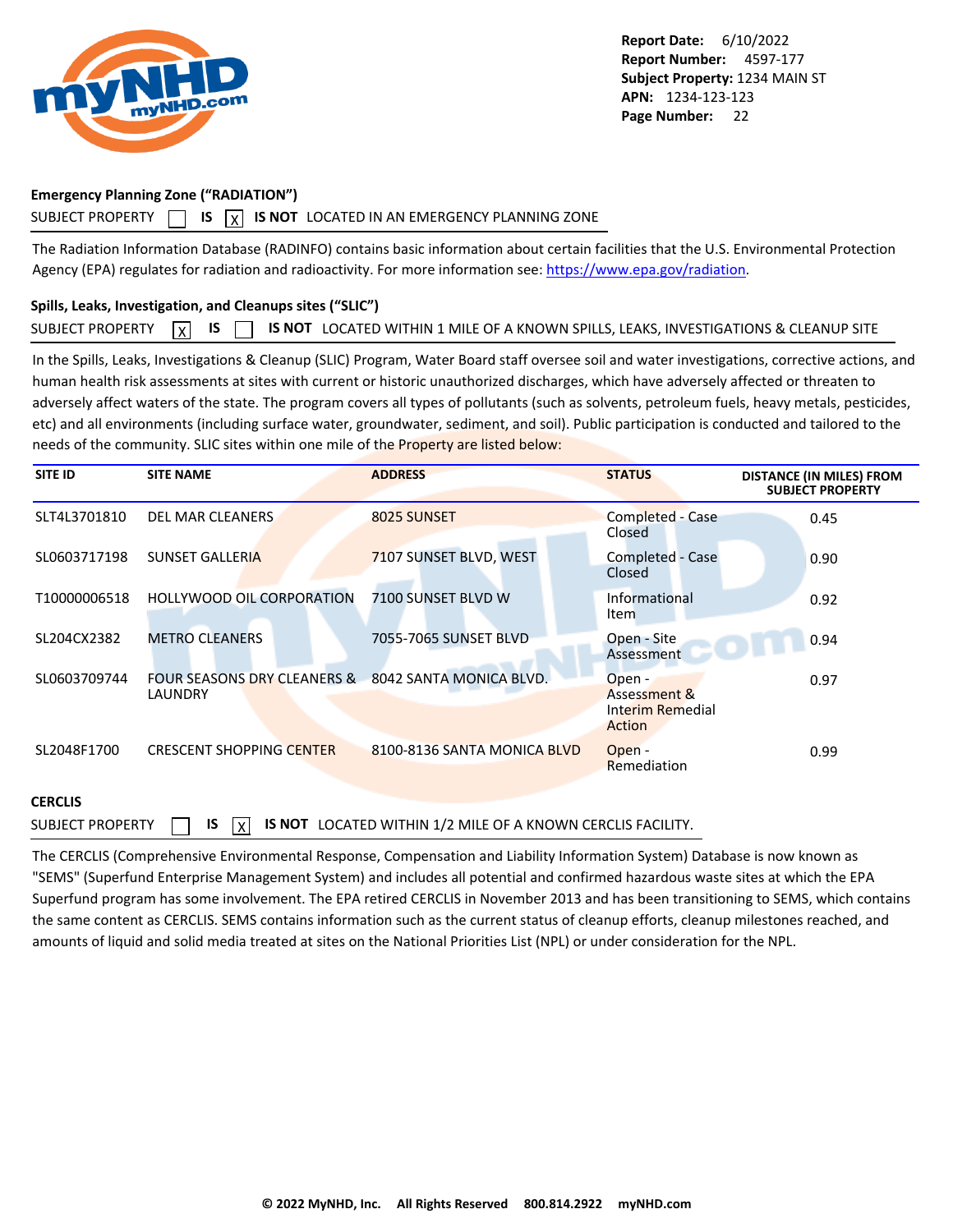<span id="page-24-0"></span>

### **Oil Wells**

### SUBJECT PROPERTY  $\Box$  **IS**  $\Box$  **IS NOT** LOCATED WITHIN 1/4 MILE OF A KNOWN OIL WELL

This list includes oil wells which were used for production, exploration, injection, etc., and which may have been abandoned or are still in use. The requirements for abandonment of such wells have become more stringent since the 1970s. In some situations, formerly abandoned wells must be re-abandoned pursuant to such newer, more stringent requirements. We have divided the wells into "active" OILWELL-A and "plugged and abandoned" OILWELL-P. Further information on these wells can be obtained from: [http://www.consrv.ca.gov/](http://www.consrv.ca.gov/dog/) [dog/.](http://www.consrv.ca.gov/dog/)

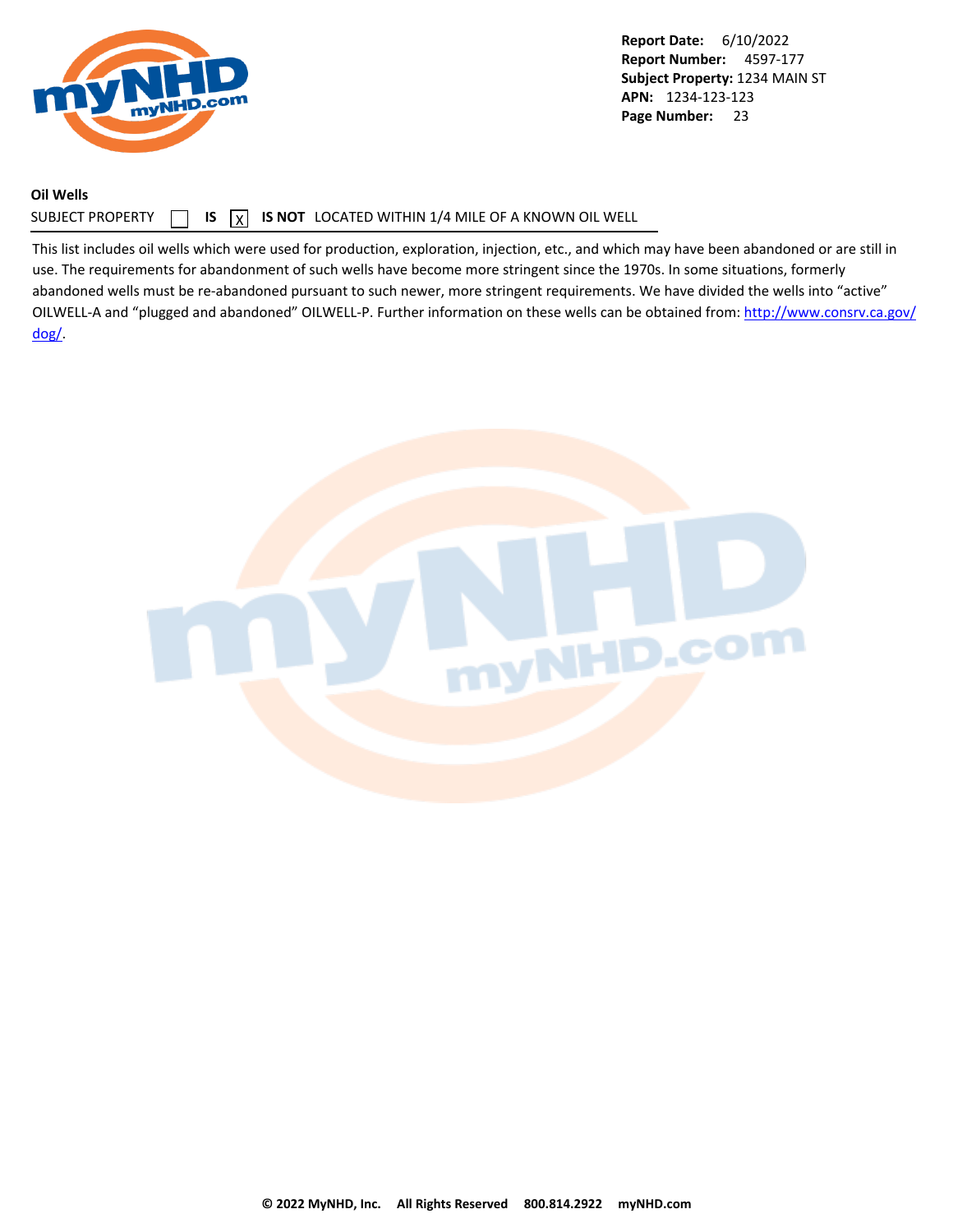<span id="page-25-0"></span>

#### **MAJOR NATURAL GAS PIPELINE**

SUBJECT PROPERTY  $\boxed{x}$  IS  $\boxed{y}$ **IS IS NOT** located within 1 mile of a major natural gas pipeline according to the California Energy

### Commission Map of Major Natural Gas Pipelines.

Only 13.5 percent of the natural gas California used came from in-state production in 2006; the rest was delivered by pipelines from several production areas in the western United States and western Canada. California is at the end of those pipelines, forcing it to compete with other states for supplies. Once the gas arrives in California, it is distributed by the state's three major gas utilities - San Diego Gas & Electric, Southern California Gas Company, and Pacific Gas and Electric - that provide a collective total of 98 percent of the state's natural gas. Long Beach and Palo Alto are the only municipal utilities in California that operate city-owned utility services for natural gas customers.

On September 9, 2010, a 30-inch Pacific Gas and Electric Company natural gas transmission pipeline in San Bruno exploded, claiming the lives of eight residents, injuring numerous others, and destroying many homes. As the state agency charged with overseeing the operation of the state's utilities, the California Public Utilities Commission immediately had an inspector on-site in San Bruno, and has since been working closely with the National Transportation Safety Board to investigate the cause of the explosion, and take other actions in the interest of public safety. The National Pipeline Mapping System ("NPMS") has provided a map viewer that shows pipeline locations throughout the United States at<https://www.npms.phmsa.dot.gov/>.

#### Source: California Energy Commission

#### **NOTICE REGARDING GAS AND HAZARDOUS LIQUID TRANSMISSION PIPELINES**

(a) Every contract for the sale of residential real property entered into on or after July 1, 2013, shall contain, in not less than 8-point type, a notice as specified below:

### NOTICE REGARDING GAS AND HAZARDOUS LIQUID TRANSMISSION PIPELINES

This notice is being provided simply to inform you that information about the general location of gas and hazardous liquid transmission pipelines is available to the public via the NPMS Internet Web site maintained by the United States Department of Transportation at [https://](https://www.npms.phmsa.dot.gov/)

[www.npms.phmsa.dot.gov/](https://www.npms.phmsa.dot.gov/). To seek further information about possible transmission pipelines near the property, you may contact your local gas utility or other pipeline operators in the area. Contact information for pipeline operators is searchable by ZIP Code and county on the NPMS Internet Web site. (b) Upon delivery of the notice to the transferee of the real property, the seller or broker is not required to provide information in addition to that contained in the notice regarding gas and hazardous liquid transmission pipelines in subdivision (a). The information in the notice shall be deemed to be adequate to inform the transferee about the existence of a statewide database of the locations of gas and hazardous liquid transmission pipelines and information from the database regarding those locations.

 (c) Nothing in this section shall alter any existing duty under any other statute or decisional law imposed upon the seller or broker, including, but not limited to, the duties of a seller or broker under this article, or the duties of a seller or broker under Article 1.5 (commencing with Section 1102) of Chapter 2 of Title 4 of Part 4 of Division 2.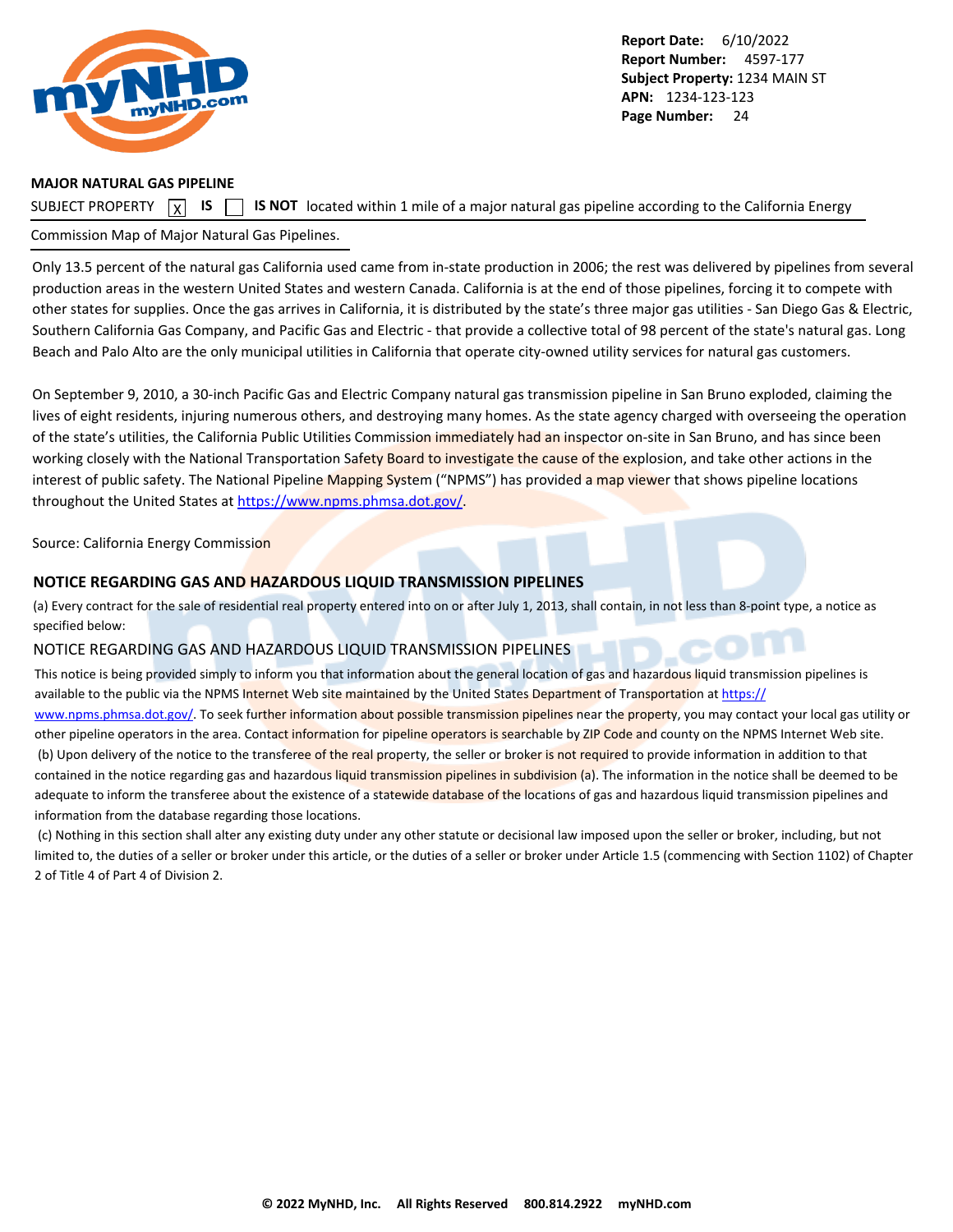<span id="page-26-0"></span>

#### **Notice of Noise Pollution**

Environmental sounds that impede daily activities are considered noise pollution. Sources of noise that can diminish the quality of life include automobile traffic, trains, aircraft and construction operations. Health effects from noise pollution can include stress related illnesses, sleep loss, high blood pressure, and even hearing loss. For more information: [https://www.epa.gov/clean-air-act-overview/clean](https://www.epa.gov/clean-air-act-overview/clean-air-act-title-iv-noise-pollution)[air-act-title-iv-noise-pollution](https://www.epa.gov/clean-air-act-overview/clean-air-act-title-iv-noise-pollution).

#### **Notice of Air Pollution**

The burning of fossil fuels in automobiles, trucks, and industrial concerns contributes to reduced air quality. Ultraviolet light in the atmosphere acts on the traffic and industrial emissions to create photochemical smog. Air pollution can affect the respiratory system and cardiovascular system in the human body. It is an increased risk factor in respiratory infections, heart disease, and lung cancer. Asthma can be exacerbated by air pollution. For more information: [www.epa.gov/air/urbanair](http://www.epa.gov/air/urbanair).

### **Notice of Electrical and Magnetic Fields ("EMF")**

Electrical and magnetic fields ("EMF") are natural forces caused by electricity. Sources of EMF include high voltage transmission lines, distribution lines, and household electronic devices. Health concerns from EMF have been studied. According to the EPA and the California Department of Public Health ("CDPH") these studies do not show a clear pattern of health hazards. However, the CDPH provides information regarding decreases of EMF at given distances. They indicate that the EMF from household electronic device decreases to background levels at a distance of 3 to 4 feet. The EMF from electricity distribution lines decreases to background levels at a distance of 60 to 200 feet. The EMF from high voltage transmission lines decreases to background levels at a distance of 300 to 1000 feet. For more information: <https://www.epa.gov/radtown/electric-and-magnetic-fields-power-lines>.

#### **Notice of Light Pollution**

Street lights, lighted commercial signs, and commercial buildings are examples of unnatural light that may diminish quality of life. An overly bright night time environment may cause sleep deprivation and may reduce scenic views. For more information: [https://en.wikipedia.org/wiki/Light\\_pollution](https://en.wikipedia.org/wiki/Light_pollution).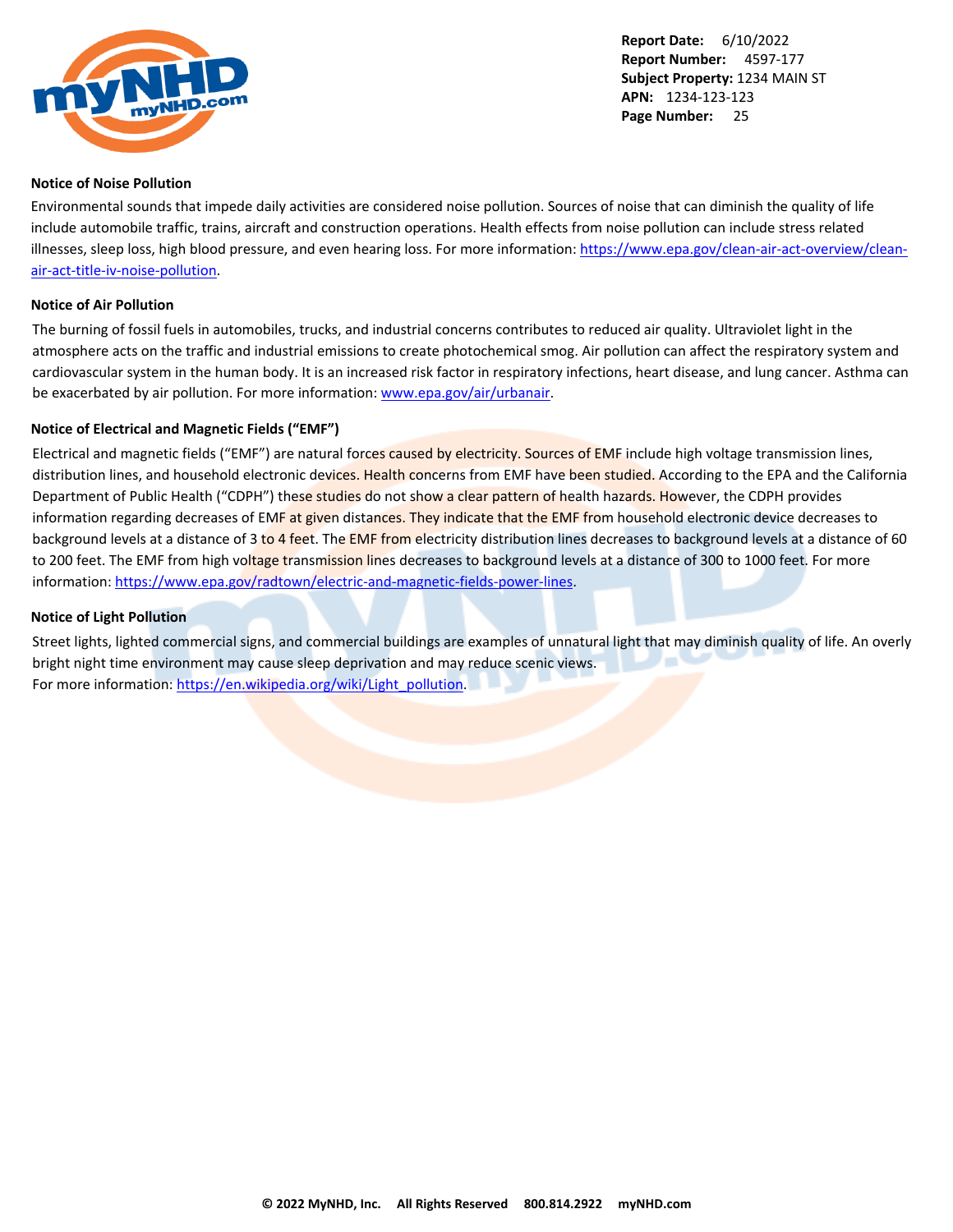<span id="page-27-0"></span>

### **TERMS AND CONDITIONS**

1. This Natural Hazard Disclosure Report ("Report") was prepared solely for one transaction and one escrow, as described on page 1 (collectively, the "Transaction"). This Report was prepared by ("MyNHD"). This Report may be used solely between this seller and this buyer for that single Transaction related to the property address and assessor's parcel number ("Property") provided to MyNHD.

2. Only the seller, buyer, listing agent/broker and selling agent/broker, if any, involved in the Transaction (collectively, the "Recipients") may use and rely on this Report and only after they have paid in full for the Report. Neither lenders nor subsequent buyers of the Property may use or rely on this Report. There are no third party beneficiaries to this Report even if they have a foreseeable relationship with any of the Recipients, or with the Property. This Report is time-sensitive; its information is accurate only as of the date referenced on Page 1 (the "Effective Date"). Taxes, governmental legislation and other matters affecting the Property after the Effective Date are not disclosed, and MyNHD expressly disclaims any duty to supplement this Report to disclose any taxes, legislation, changes or charges becoming effective after the Effective Date. If the Transaction does not close within a reasonable time after the Effective Date, MyNHD strongly recommends that a new report be ordered.

3. This Report may not be used in conjunction with any Natural Hazard Disclosure Statement ("NHDS") other than the NHDS issued as part of this Report. This Report may have an effect on the value of the Property; nevertheless, this Report may not be used in connection with any appraisal or valuation of the Property, or for any other valuation purposes. This Report is protected by copyright, trademark and other intellectual property laws and may not be copied or reproduced in any manner. Violators will be prosecuted as permitted by law.

4. MyNHD has not visually inspected the Property. Instead, this Report refers specifically to certain records, statutes and other information provided by various governmental agencies and third parties. In particular, the information contained in the tax disclosures are obtained from independent third parties. MyNHD has no way to verify the accuracy or completeness of this information, but has assumed the information is accurate and complete. If such information is not accurate or complete, MyNHD cannot and shall not be liable or responsible for such omissions or inaccuracies. MyNHD further shall not be liable or responsible for omissions or inaccuracies in the Report that the Recipients, or any of them, knew or should have known as of the Effective Date. This Report does not disclose whether the Property is contaminated with hazardous substances.

5. There may be other disclosures required by California law; MyNHD makes no representations or warranties as to the adequacy or accuracy of any other representations, warranties or disclosures required under other such laws. MyNHD shall not be liable or responsible for failing to disclose any matters not known to MyNHD, not shown on the maps used by MyNHD, not recorded in the public record as of the Effective Date, or not included within the categories of items included in the Report. MyNHD's total liability and responsibility to any Recipient for any liabilities, causes of action, claim or claims, including but not limited to any claim for breach of contract or negligence, shall be limited to actual proven damages measured by the difference in fair market value of the Property on the Effective Date, if any, caused by MyNHD's error. Any action initiated relative to the Report shall be governed by the laws of the State of California without regard to conflicts of law principles. In the event of any error, omission or inaccuracy in the MyNHD Report for which MyNHD is liable, MyNHD reserves the right to assume defense of the action and/or, compromise or settle the matter with the Recipients, or any of them. The Recipients, and each of them, expressly waive the benefits of Civil Code Section 2778.

6. Recipients are encouraged to contact a local insurance agent regarding earthquake insurance, fire insurance and flood insurance. Recipients also may contact the National Flood Insurance Program regarding flood insurance. If there is a dispute involving a FEMA flood determination, MyNHD shall obtain a "Flood Certificate" from a flood insurance company admitted and licensed to do business in California. The determination shown on the Flood Certificate shall be final and binding as to whether the Property is or is not in Zone "A" or "V" as shown on Flood Insurance Rate Map panels. The issuance of a "Flood Certificate" showing that a property is not in Zone "A" or "V" does not guarantee that the entire parcel of property is outside of the area designated by FEMA as at risk of a flood. MyNHD is not and shall not be responsible or liable for any costs, losses, or compensatory or consequential damages arising from earthquakes, fires or floods.

7. If the Transaction involves multiple adjacent parcels, the parcel shown on Page 1 of this Report is regarded as the "Primary Parcel," and the disclosures contained in the Report operate as if only a single parcel is involved. In other words, even if a matter affects only one parcel, it will be disclosed as affecting all of the parcels. For parcel-by-parcel disclosures, individual reports must be ordered separately for each parcel. With regard to Mello-Roos Community Facilities Districts, Special Assessment Districts (1915 Bond Act) (collectively, "Mello-Roos/SAD") tax disclosures and the property tax breakdown (if included), the tax information is provided only for the Primary Parcel.